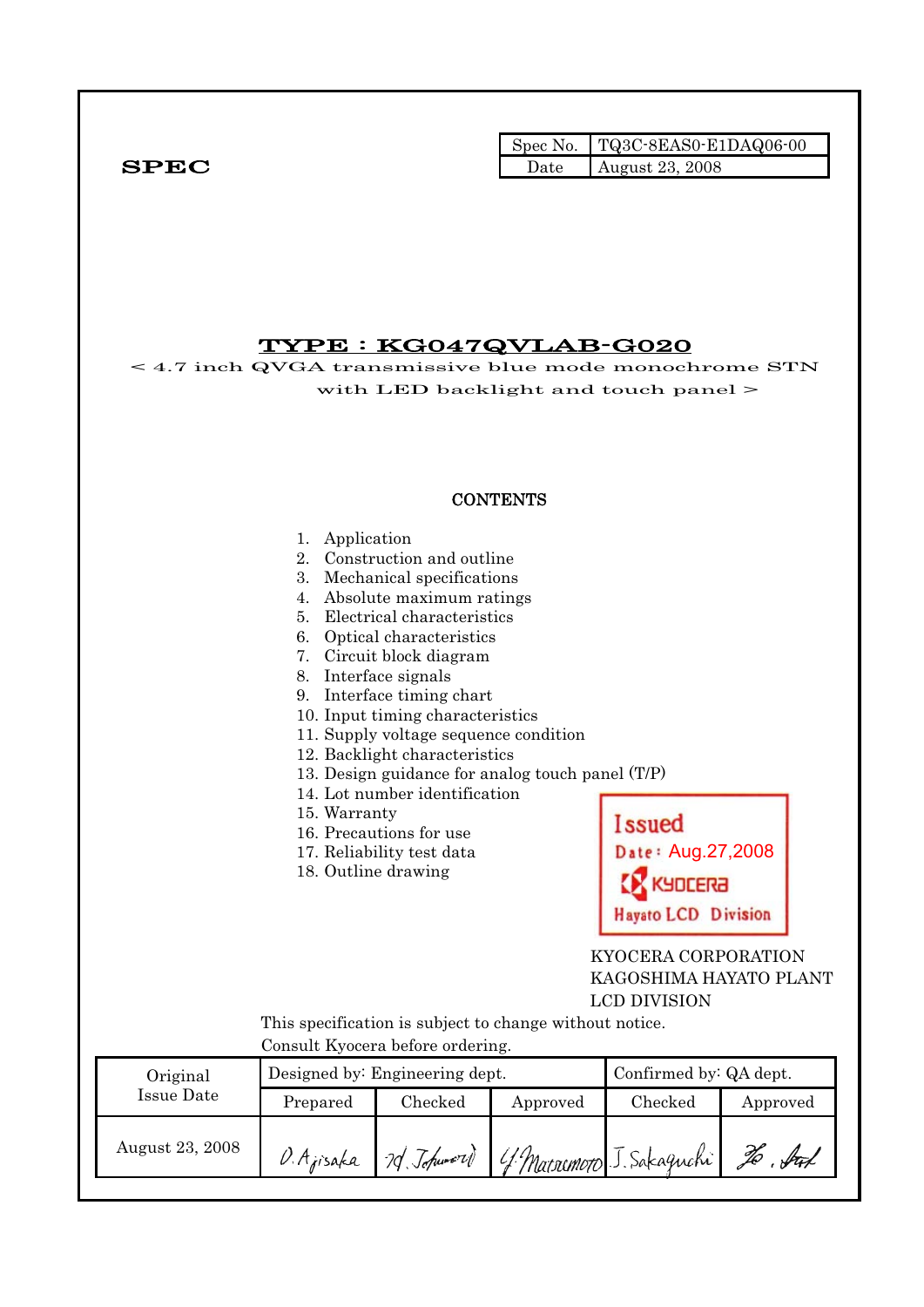| Spec No.              | Part No.        | Page |
|-----------------------|-----------------|------|
| TQ3C-8EAS0-E1DAQ06-00 | KG047QVLAB-G020 |      |

# Warning

- 1. This Kyocera LCD module has been specifically designed for use only in electronic devices and industrial machines in the area of audio control, office automation, industrial control, home appliances, etc. The module should not be used in applications where the highest level of safety and and reliability are required and module failure or malfunction of such module results in physical harm or loss of life, as well as enormous damage or loss. Such fields of applications include, without limitation, medical, aerospace, communications infrastructure, atomic energy control. Kyocera expressly disclaims any and all liability resulting in any way to the use of the module In such applications.
- 2. Customer agrees to indemnity, defend and hold Kyocera harmless from and against any and all actions, claims, damages, liabilities, awards, costs, and expenses, including legal expenses, resulting from or arising out of Customer's use, or sale for use, or Kyocera modules in applications.

# Caution

1. Kyocera shall have the right, which Customer hereby acknowledges, to immediately scrap or destroy tooling for Kyocera modules for which no Purchase Orders have been received from the Customer in a two-year period.

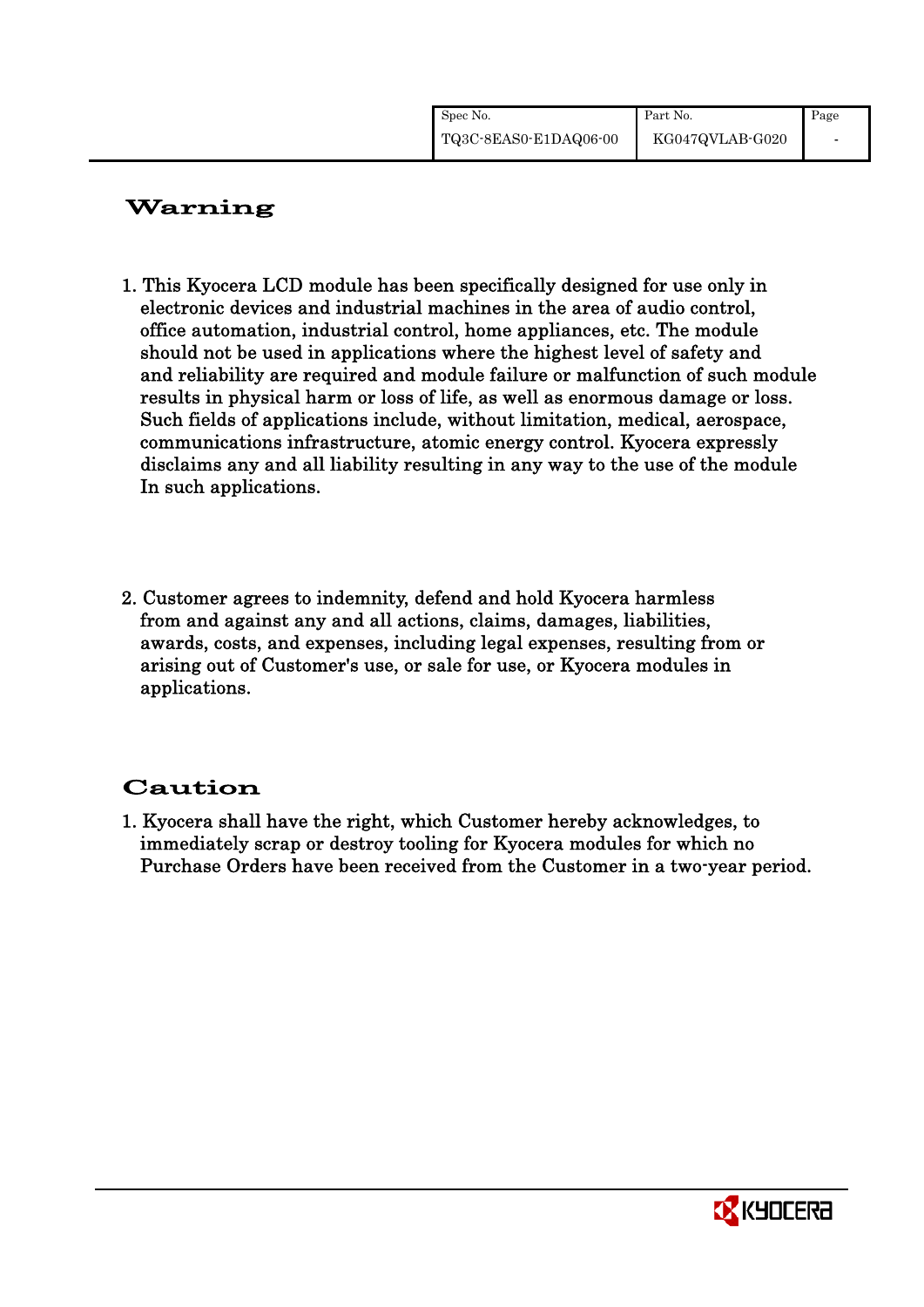|                  |                      |                                 | ${\rm Spec}$ No. |                                                    | $\operatorname*{Part}% \nolimits_{\mathbb{Z}}\nolimits\mathbb{Z}^{\Sigma}$ No. |                                            | Page                     |
|------------------|----------------------|---------------------------------|------------------|----------------------------------------------------|--------------------------------------------------------------------------------|--------------------------------------------|--------------------------|
|                  |                      |                                 |                  | ${\bf TQ3C\text{-}SEAS0\text{-}E1DAQ06\text{-}00}$ |                                                                                | ${\rm KG}047{\rm QVLAB}\mbox{-}{\rm GO}20$ | $\overline{\phantom{a}}$ |
|                  |                      |                                 |                  | Revision record                                    |                                                                                |                                            |                          |
|                  | $\rm{Date}$          | Designed by : Engineering dept. |                  |                                                    |                                                                                | Confirmed by : QA dept.                    |                          |
|                  |                      | Prepared                        | Checked          | Approved                                           | ${\it Checked}$                                                                | Approved                                   |                          |
|                  |                      |                                 |                  |                                                    |                                                                                |                                            |                          |
| ${\rm Rev. No.}$ | $\rm{\textbf{Date}}$ | Page                            |                  | $\label{eq:2} \textbf{Descriptions}$               |                                                                                |                                            |                          |
|                  |                      |                                 |                  |                                                    |                                                                                |                                            |                          |
|                  |                      |                                 |                  |                                                    |                                                                                |                                            |                          |
|                  |                      |                                 |                  |                                                    |                                                                                |                                            |                          |
|                  |                      |                                 |                  |                                                    |                                                                                |                                            |                          |
|                  |                      |                                 |                  |                                                    |                                                                                |                                            |                          |
|                  |                      |                                 |                  |                                                    |                                                                                |                                            |                          |
|                  |                      |                                 |                  |                                                    |                                                                                |                                            |                          |
|                  |                      |                                 |                  |                                                    |                                                                                |                                            |                          |
|                  |                      |                                 |                  |                                                    |                                                                                |                                            |                          |
|                  |                      |                                 |                  |                                                    |                                                                                |                                            |                          |
|                  |                      |                                 |                  |                                                    |                                                                                |                                            |                          |
|                  |                      |                                 |                  |                                                    |                                                                                |                                            |                          |
|                  |                      |                                 |                  |                                                    |                                                                                |                                            |                          |
|                  |                      |                                 |                  |                                                    |                                                                                |                                            |                          |
|                  |                      |                                 |                  |                                                    |                                                                                |                                            |                          |
|                  |                      |                                 |                  |                                                    |                                                                                |                                            |                          |
|                  |                      |                                 |                  |                                                    |                                                                                |                                            |                          |
|                  |                      |                                 |                  |                                                    |                                                                                |                                            |                          |
|                  |                      |                                 |                  |                                                    |                                                                                |                                            |                          |
|                  |                      |                                 |                  |                                                    |                                                                                |                                            |                          |
|                  |                      |                                 |                  |                                                    |                                                                                |                                            |                          |
|                  |                      |                                 |                  |                                                    |                                                                                |                                            |                          |
|                  |                      |                                 |                  |                                                    |                                                                                |                                            |                          |
|                  |                      |                                 |                  |                                                    |                                                                                |                                            |                          |
|                  |                      |                                 |                  |                                                    |                                                                                |                                            |                          |
|                  |                      |                                 |                  |                                                    |                                                                                |                                            |                          |
|                  |                      |                                 |                  |                                                    |                                                                                |                                            |                          |
|                  |                      |                                 |                  |                                                    |                                                                                |                                            |                          |
|                  |                      |                                 |                  |                                                    |                                                                                |                                            |                          |
|                  |                      |                                 |                  |                                                    |                                                                                |                                            |                          |

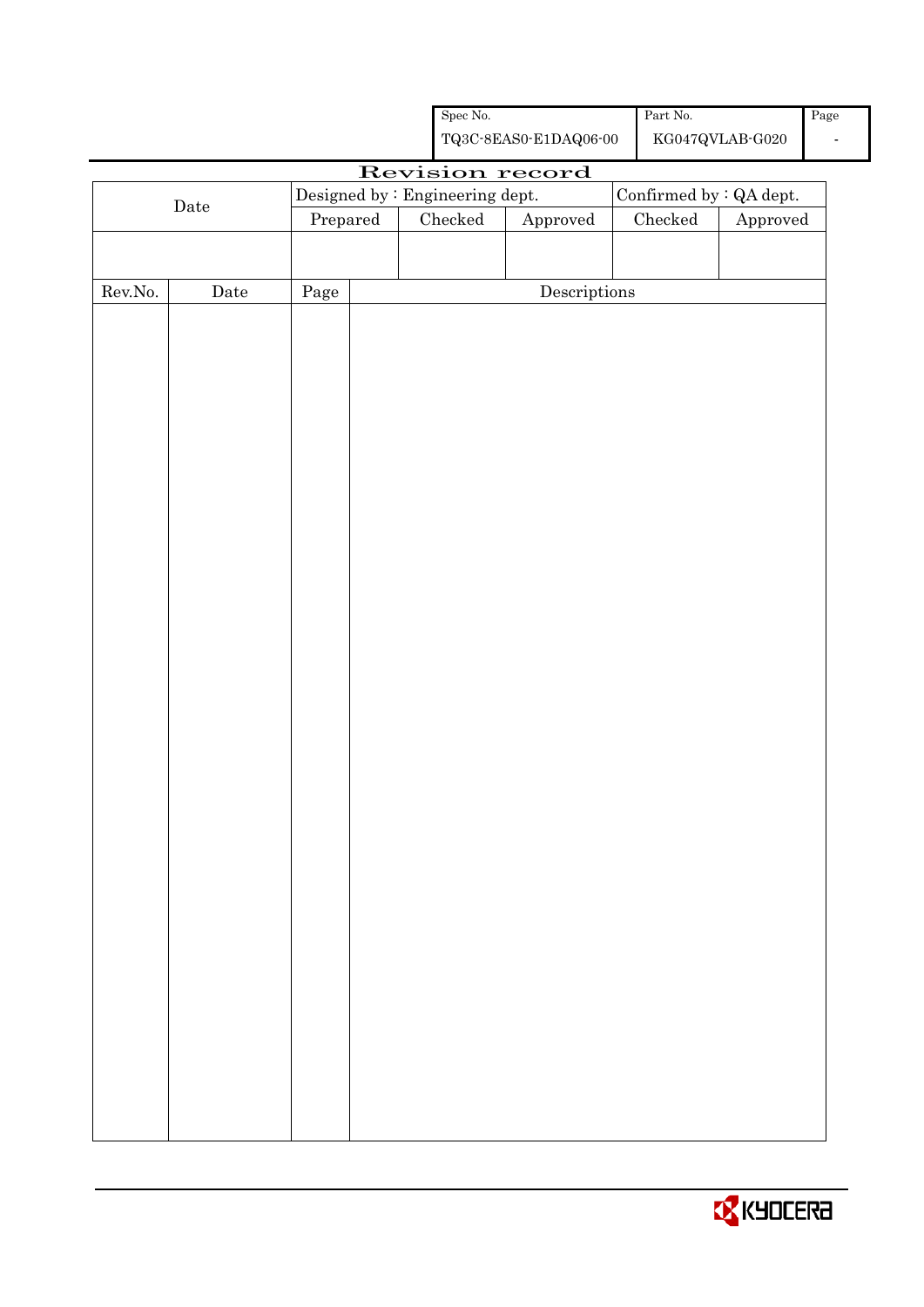# 1. Application

This document defines the specification of KG047QVLAB-G020. (RoHS Compliant)

## 2. Construction and outline

| LCD.               | : Transmissive blue mode monochrome dot matrix type STN                                                   |
|--------------------|-----------------------------------------------------------------------------------------------------------|
| Duty ratio         | $\div 1/240$ duty                                                                                         |
| Backlight system   | : LED                                                                                                     |
| Polarizer          | $\therefore$ Glare treatment                                                                              |
| Additional circuit | : Bias voltage circuit, Randomizing circuit,<br>DC/DC converter circuit, Temperature compensation circuit |
| Touch panel        | : Analog type, Non-Glare treatment                                                                        |

## 3. Mechanical specifications

## 3-1. Mechanical specifications of LCD

| <b>Item</b>            | Specification                                                                                                        | Unit |  |
|------------------------|----------------------------------------------------------------------------------------------------------------------|------|--|
| Outline dimensions     | $122.4$ (W) $\times$ 90(H) $\times$ 7.5(D)<br>(PCB and components not included.)<br>*Refer outline drawing in detail |      |  |
| Active area            | $95.98$ (W) $\times$ 71.98 (H)<br>(12.0cm / 4.7 inch (Diagonal))                                                     | mm   |  |
| Effective viewing area | $98 \text{ (W)} \times 74 \text{ (H)}$                                                                               | mm   |  |
| Dot format             | $320 \text{ (W)} \times 240 \text{ (H)}$                                                                             | dot  |  |
| Dot size               | $0.28(W) \times 0.28(H)$                                                                                             | mm   |  |
| Dot pitch              | $0.30 \ (W) \times 0.30 \ (H)$                                                                                       | mm   |  |
| *1<br>Base color       | Normally Blue                                                                                                        |      |  |
| Mass                   | 120                                                                                                                  | g    |  |

\*1 Due to the characteristics of the LCD material, the color varies with environmental temperature.

3-2. Mechanical specifications of touch panel

| Item             | Specification                        | Unit |
|------------------|--------------------------------------|------|
| Input            | Radius-0.8 stylus or Finger          |      |
| Actuation force  | $0.5 \pm 0.3$                        | N    |
| Transmittance    | Typ. $80$                            | $\%$ |
| Surface hardness | Pencil hardness 2H or more according |      |

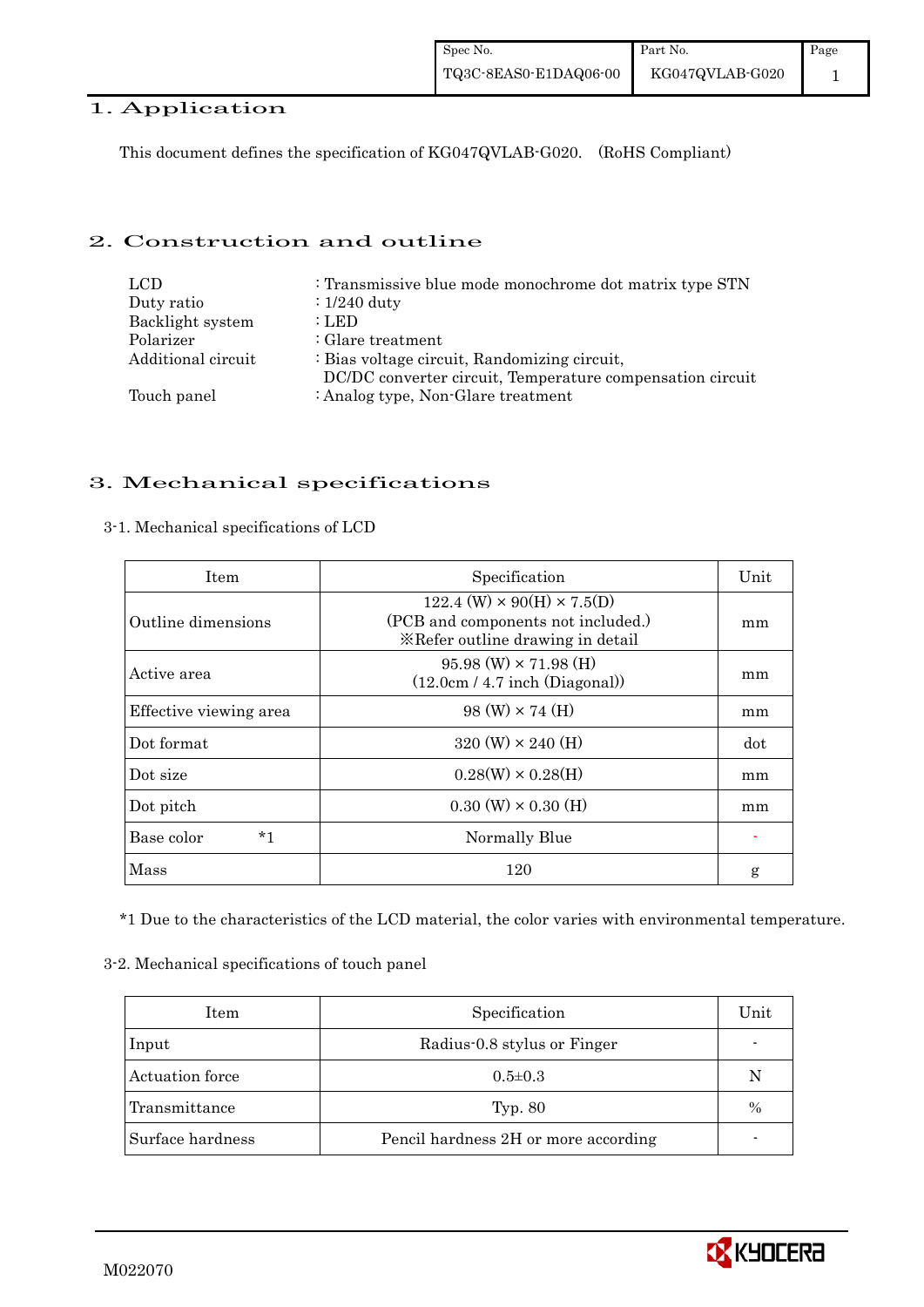## 4. Absolute maximum ratings

4-1. Electrical absolute maximum ratings

| <b>Item</b>                    | Symbol                  | Min. | Max.         | Unit |
|--------------------------------|-------------------------|------|--------------|------|
| Supply voltage for logic       | $V_{DD}$                | 0    | 6.0          |      |
| Supply voltage for LCD driving | <b>VCONT</b>            |      | $\rm V_{DD}$ |      |
| $*1$<br>Input signal voltage   | $\rm V_{IN}$            |      | $\rm V_{DD}$ |      |
| FRM frequency                  | <b>f</b> <sub>FRM</sub> |      | 150          | Hz   |
| $*_{2}$<br>LED forward current | ΙF                      |      | 20           | mA   |
| $*_{2}$<br>Reversed voltage    | VR                      |      | 5            |      |
| Supply voltage for touch panel | $\rm V_{TP}$            |      | 6.0          |      |
| Input current of touch panel   | $_{\rm{Irp}}$           |      | 0.5          | mA   |

\*1 Input signal : FRM, LOAD, CP, DISP, D0~D3

\*2 For each "AN1-CA1", "AN2-CA2"

## 4-2. Environmental absolute maximum ratings

| Item                  |         | Symbol                  | Min.    | Max.    | Unit        |
|-----------------------|---------|-------------------------|---------|---------|-------------|
| Operating temperature | $*1$    | Top                     | $-20$   | 70      | $\circ$ C   |
| Storage temperature   | $*$ ?   | T <sub>STO</sub>        | $-30$   | 80      | $^{\circ}C$ |
| Operating humidity    | *3      | $H_{OP}$                | 10      | $*_{4}$ | %RH         |
| Storage humidity      | $*_{3}$ | <b>H</b> <sub>sto</sub> | 10      | $*_{4}$ | %RH         |
| Vibration             |         | $\blacksquare$          | $*_{5}$ | $*5$    |             |
| Shock                 |         | $\blacksquare$          | $*6$    | *6      |             |

\*1 Operating temperature means a temperature which operation shall be guaranteed. Since display performance is evaluated at 25°C, another temperature range should be confirmed.

\*2 Temp. =  $-30^{\circ}$ C $<$ 48h, Temp. =  $80^{\circ}$ C $<$ 168h

 Store LCD panels at normal temperature/humidity. Keep them free from vibration and shock. An LCD panel that is kept at a low or a high temperature for a long time can be defective due to other conditions, even if the low or high temperature satisfies the standard.

(Please refer to "Precautions for Use" for details.)

- \*3 Non-condensing
- \*4 Temp.≦40°C, 85%RH Max.

Temp.  $>40^{\circ}$ C, Absolute humidity shall be less than 85%RH at 40 $^{\circ}$ C.

\*5

| Frequency       | $10\sim$ 55 Hz | Acceleration value           |
|-----------------|----------------|------------------------------|
| Vibration width | $0.15$ mm      | $(0.3 \sim 9 \text{ m/s}^2)$ |
| Interval        | $10-55-10$ Hz  | 1 minutes                    |

 2 hours in each direction X, Y, Z (6 hours total) EIAJ ED-2531

\*6 Acceleration: 490 m/s2, Pulse width: 11 ms

3 times in each direction:  $\pm X$ ,  $\pm Y$ ,  $\pm Z$ EIAJ ED-2531

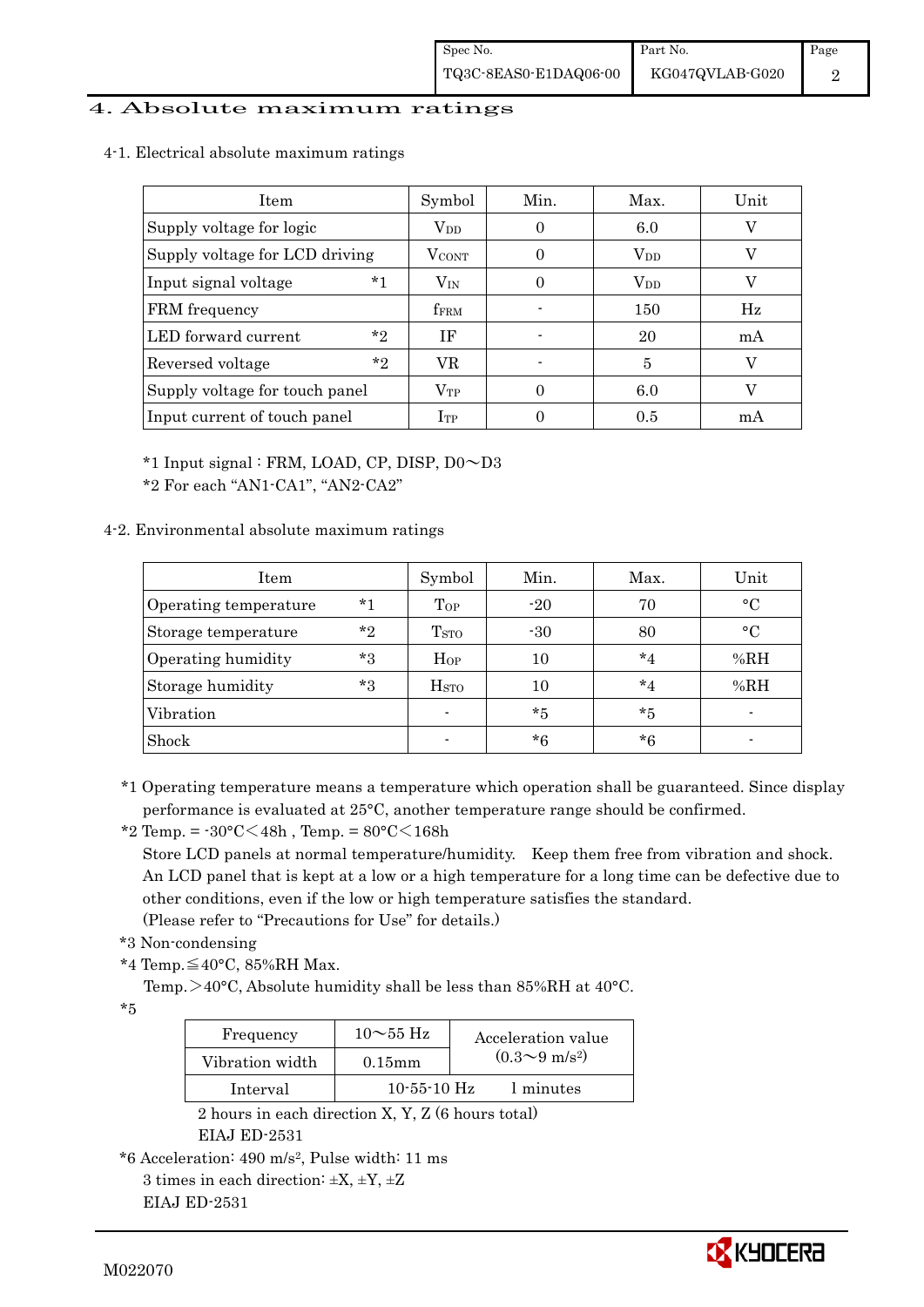## 5. Electrical characteristics

 $5-1.$  V<sub>DD</sub> =  $5.0V$ 

|                                            |                                   |                          |                          | $V_{DD} = +5.0V \pm 5\%,$ Temp. = $-20 \sim 70$ °C |                    |            |
|--------------------------------------------|-----------------------------------|--------------------------|--------------------------|----------------------------------------------------|--------------------|------------|
| Item                                       | Symbol                            | Condition                | Min.                     | Typ.                                               | Max.               | Unit       |
| Supply voltage for logic                   | $V_{DD}$                          |                          | 4.75                     | 5.00                                               | 5.25               | V          |
|                                            |                                   | $-20$ °C $\sim$          | 0.80                     |                                                    |                    | V          |
| Supply voltage for LCD driving<br>$*1, *2$ | $V_{\text{CONT}} = V_{\text{OP}}$ | $0 \sim 50^{\circ}$ C *3 | 1.45                     | 1.95                                               | 2.45               | V          |
|                                            |                                   | $\sim$ 70°C              |                          |                                                    | 2.80               | V          |
| Input signal voltage                       |                                   | "High" level             | 0.8V <sub>DD</sub>       |                                                    | $\rm V_{DD}$       | V          |
| (FRM, LOAD, CP, DISP, D0~D3)               | $V_{IN}$                          | "Low" level              | $\Omega$                 |                                                    | 0.2V <sub>DD</sub> | V          |
| Input current                              | $I_{IN}$                          | Input signal             | $-100$                   |                                                    | 100                | $\mu A$    |
| Rush current for logic                     | IRUSH                             | When LCD<br>turn on.     |                          | $3.0A$ (Peak) $\times$ 1ms                         |                    |            |
| Clock frequency                            | $f_{\rm CP}$                      |                          | $\overline{\phantom{0}}$ |                                                    | 10.00              | <b>MHz</b> |
| $*_{4}$<br>Frame frequency                 | f <sub>FRM</sub>                  | $\blacksquare$           | 70                       | 75                                                 | 80                 | Hz         |
| Current consumption for logic              | $_{\rm{LDD}}$                     | $*5$                     |                          | 16                                                 | 21                 | mA         |
| Power consumption                          | P <sub>DISP</sub>                 |                          |                          | 80                                                 | 105                | mW         |

\*1 The supply voltage ( $V_{CONT} = V_{OP}$ ) to drive the display has individual difference. Please adjust the contrast to be most suitable.

\*2 Frame frequency :  $f_{\text{FRM}}$  =  $75\text{Hz}$ 

\*3 The LCD module has a temperature compensation circuit.

\*4 In consideration of display quality, it is recommended that frame frequency be set in the range of 70-80Hz. When you have to use higher frame and clock frequencies, confirm the LCD's performance and quality prior to finalizing the frequency value. Generally, as frame and clock frequencies become higher current consumption increases and display quality will degrade.



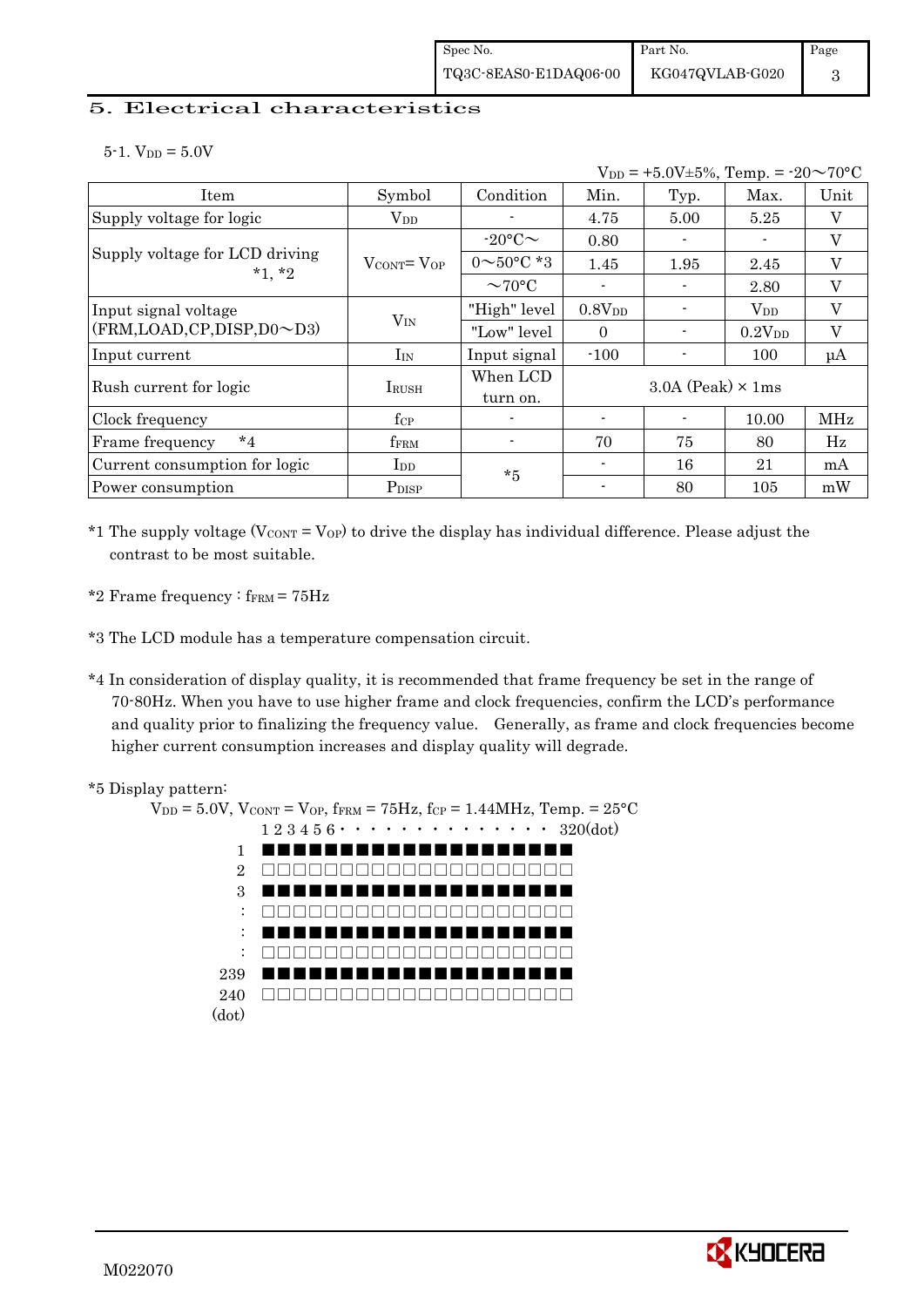Spec No. TQ3C-8EAS0-E1DAQ06-00 Part No. KG047QVLAB-G020 Page 4

 $5 - 2.$  V<sub>DD</sub> =  $3.3V$ 

|                                            |                                   |                          |                | $V_{DD} = +3.3V \pm 0.3V$ , Temp. = $-20 \sim 70$ °C |              |            |
|--------------------------------------------|-----------------------------------|--------------------------|----------------|------------------------------------------------------|--------------|------------|
| Item                                       | Symbol                            | Condition                | Min.           | Typ.                                                 | Max.         | Unit       |
| Supply voltage for logic                   | $\rm V_{DD}$                      |                          | 3.0            | 3.3                                                  | 3.6          | V          |
|                                            |                                   | $-20$ °C $\sim$          | 0.80           |                                                      |              | V          |
| Supply voltage for LCD driving<br>$*1, *2$ | $V_{\text{CONT}} = V_{\text{OP}}$ | $0 \sim 50^{\circ}$ C *3 | 1.45           | 1.95                                                 | 2.45         | V          |
|                                            |                                   | $\sim$ 70°C              |                |                                                      | 2.80         | V          |
| Input signal voltage                       |                                   | "High" level             | $0.8V_{DD}$    |                                                      | $\rm V_{DD}$ | V          |
| $(FRM, LOAD, CP, DISP, D0 \sim D3)$        | $V_{IN}$                          | "Low" level              | $\Omega$       |                                                      | $0.2V_{DD}$  | V          |
| Input current                              | $I_{IN}$                          | Input signal             | $-100$         |                                                      | 100          | $\mu A$    |
| Rush current for logic                     |                                   | When LCD                 |                | $3.0A$ (Peak) $\times$ 1ms                           |              |            |
|                                            | $I_{\rm RUSH}$                    | turn on.                 |                |                                                      |              |            |
| Clock frequency                            | $f_{\rm CP}$                      |                          |                |                                                      | 10.00        | <b>MHz</b> |
| $*_{4}$<br>Frame frequency                 | fFRM                              | $\blacksquare$           | 70             | 75                                                   | 80           | Hz         |
| Current consumption for logic              | $_{\rm{LDD}}$                     | $*5$                     |                | 23                                                   | 30           | mA         |
| Power consumption                          | P <sub>DISP</sub>                 |                          | $\blacksquare$ | 76                                                   | 100          | mW         |

\*1 The supply voltage  $(V_{\text{CONT}} = V_{\text{OP}})$  to drive the display has individual difference. Please adjust the contrast to be most suitable.

- \*2 Frame frequency :  $f_{\text{FRM}} = 75 \text{Hz}$
- \*3 The LCD module has a temperature compensation circuit.
- \*4 In consideration of display quality, it is recommended that frame frequency be set in the range of 70-80Hz. When you have to use higher frame and clock frequencies, confirm the LCD's performance and quality prior to finalizing the frequency value. Generally, as frame and clock frequencies become higher current consumption increases and display quality will degrade.
- \*5 Display pattern:

 $V_{DD} = 3.3V$ ,  $V_{CONT} = V_{OP}$ ,  $f_{FRM} = 75Hz$ ,  $f_{CP} = 1.44MHz$ ,  $Temp. = 25°C$  1 2 3 4 5 6・・・・・・・・・・・・・・ 320(dot) 1 2 3 : : : 239 240 (dot) ■■■■■■■■■■■■■■■■■■■■ □□□□□□□□□□□□□□□□□□□□ ■■■■■■■■■■■■■■■■■■■■ □□□□□□□□□□□□□□□□□□□□ ■■■■■■■■■■■■■■■■■■■■ □□□□□□□□□□□□□□□□□□□□ ■■■■■■■■■■■■■■■■■■■■ □□□□□□□□□□□□□□□□□□□□

5-3. Touch panel

| <b>Item</b>                    | Specification                             |
|--------------------------------|-------------------------------------------|
| Supply voltage for touch panel | 5.0V                                      |
| Terminal resistance            | $xL \sim xR : 200\Omega \sim 1,000\Omega$ |
|                                | $yU \sim yL : 200\Omega \sim 1,000\Omega$ |
| Linearity                      | less than $\pm 1.5\%$                     |
| Insulation resistance          | 100MΩ or more at DC25V                    |

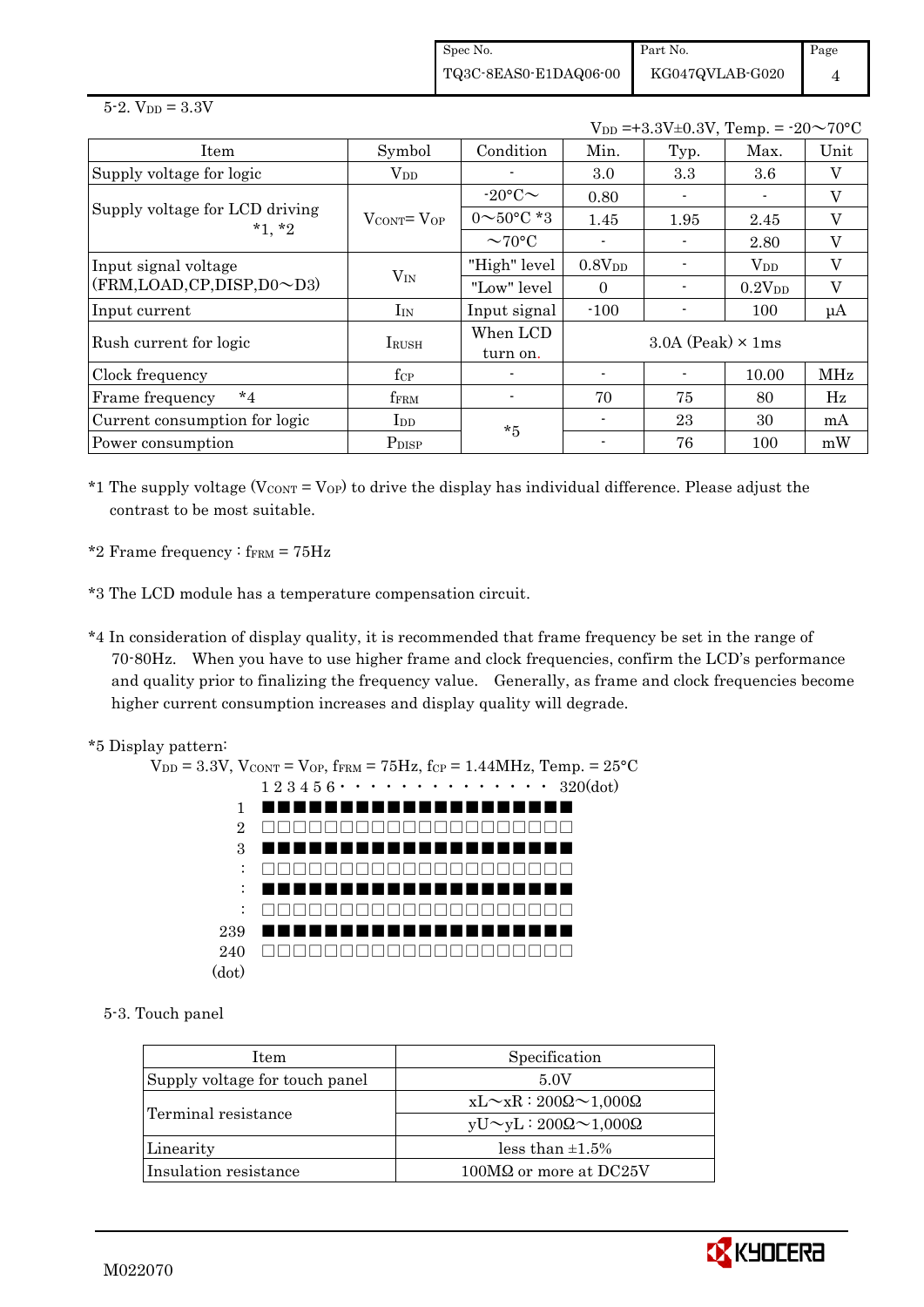Spec No. TQ3C-8EAS0-E1DAQ06-00

KG047QVLAB-G020

Page 5

# 6. Optical characteristics

Measuring spot =  $\phi$  6.0mm, Temp. = 25°C

Part No.

| Item                        |                                      | Symbol         | Condition                   | Min.           | Typ.           | Max.                     | Unit                     |  |
|-----------------------------|--------------------------------------|----------------|-----------------------------|----------------|----------------|--------------------------|--------------------------|--|
|                             | Rise                                 | $\tau_r$       | $\theta = \phi = 0^{\circ}$ |                | 380            | 480                      | ms                       |  |
| Response time               | Down                                 | T d            | $\theta = \phi = 0^{\circ}$ |                | 120            | 220                      | ms                       |  |
|                             |                                      | $\theta$ upper |                             | $\blacksquare$ | 20             | $\blacksquare$           |                          |  |
| Viewing angle range         |                                      | $\theta$ lower | $CR \geq 2$                 |                | 40             | $\overline{\phantom{0}}$ | deg.                     |  |
|                             |                                      | $\phi$ left    |                             |                | 45             |                          | deg.                     |  |
|                             |                                      | $\phi$ right   |                             |                | 45             |                          |                          |  |
| Contrast ratio              |                                      | CR             | $\theta = \phi = 0^{\circ}$ | $\overline{2}$ | $\overline{4}$ | $\overline{\phantom{0}}$ | $\overline{\phantom{a}}$ |  |
| <b>Brightness</b>           |                                      | L              | IF=10mA/Line                | 165            | 240            | $\overline{\phantom{a}}$ | cd/m <sup>2</sup>        |  |
|                             | $\mathbf x$<br>White<br>$\mathbf{y}$ |                | $\theta = \phi = 0^{\circ}$ | 0.29           | 0.34           | 0.39                     |                          |  |
| Chromaticity<br>coordinates |                                      |                |                             | 0.30           | 0.35           | 0.40                     |                          |  |
|                             |                                      | $\mathbf x$    |                             | 0.15           | 0.20           | 0.25                     |                          |  |
|                             | Blue                                 | $\mathbf y$    | $\theta = \phi = 0^{\circ}$ | 0.07           | 0.12           | 0.17                     |                          |  |

Optimum contrast is obtained by adjusting the LCD driving voltage  $(V_{OP})$  while at the viewing angle of  $\theta = \phi = 0^{\circ}$ .

### 6-1. Definition of contrast ratio

 $CR(Contrast ratio) =$  Brightness with all pixels "White" Brightness with all pixels "Blue"

6-2. Definition of Vor



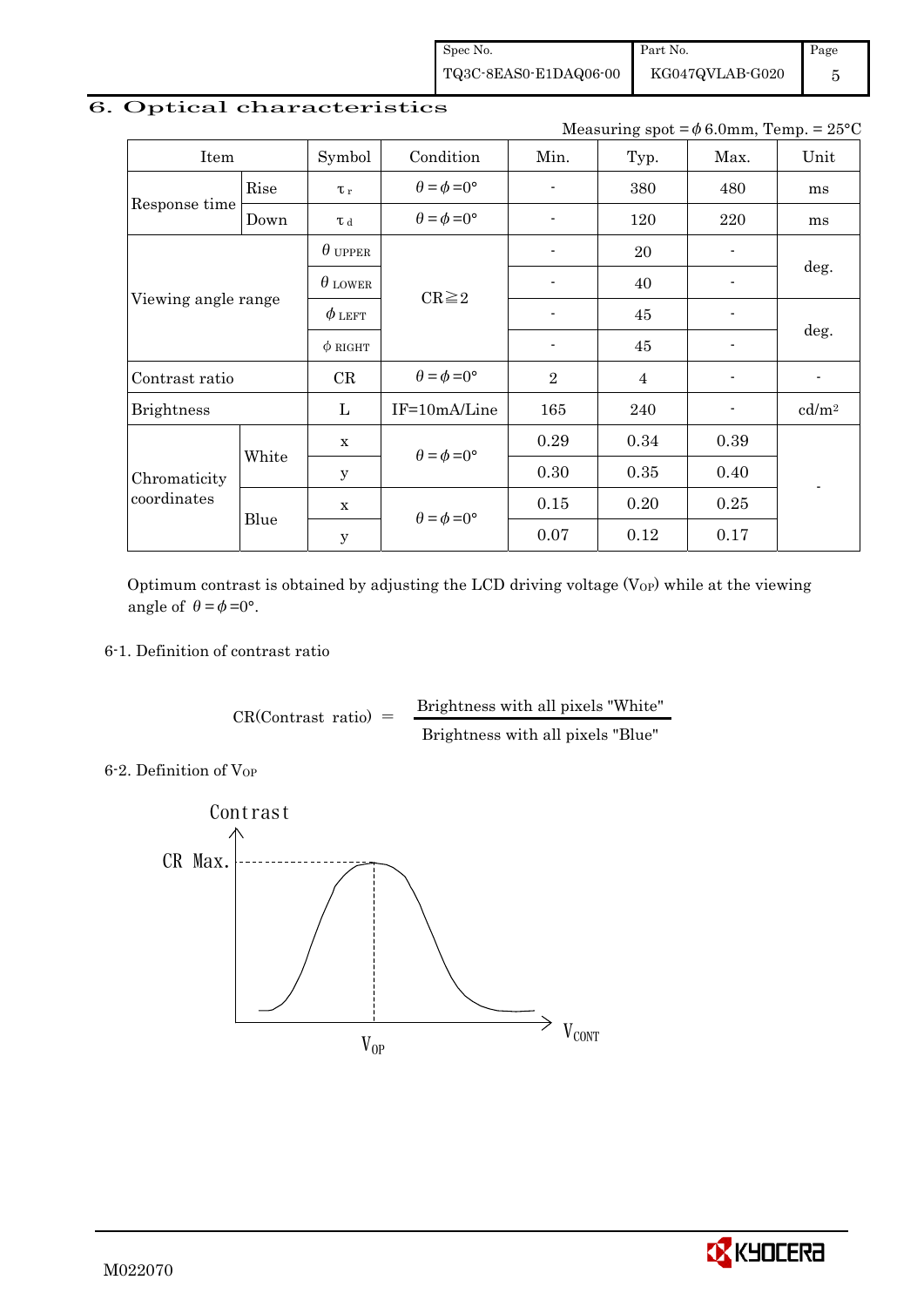### 6-3. Definition of response time



 $\theta=0^\circ$ 

# 6-4. Definition of viewing angle



 $\theta$  direction  $\phi$  direction



6-5. Brightness measuring points



- 1) Rating is defined on the average in the viewing area.
- 2) Measured 30 minutes after the LED is powered on. (Ambient temp. = 25°C)
- 3) Backlight : IF=10mA / 1 LED line

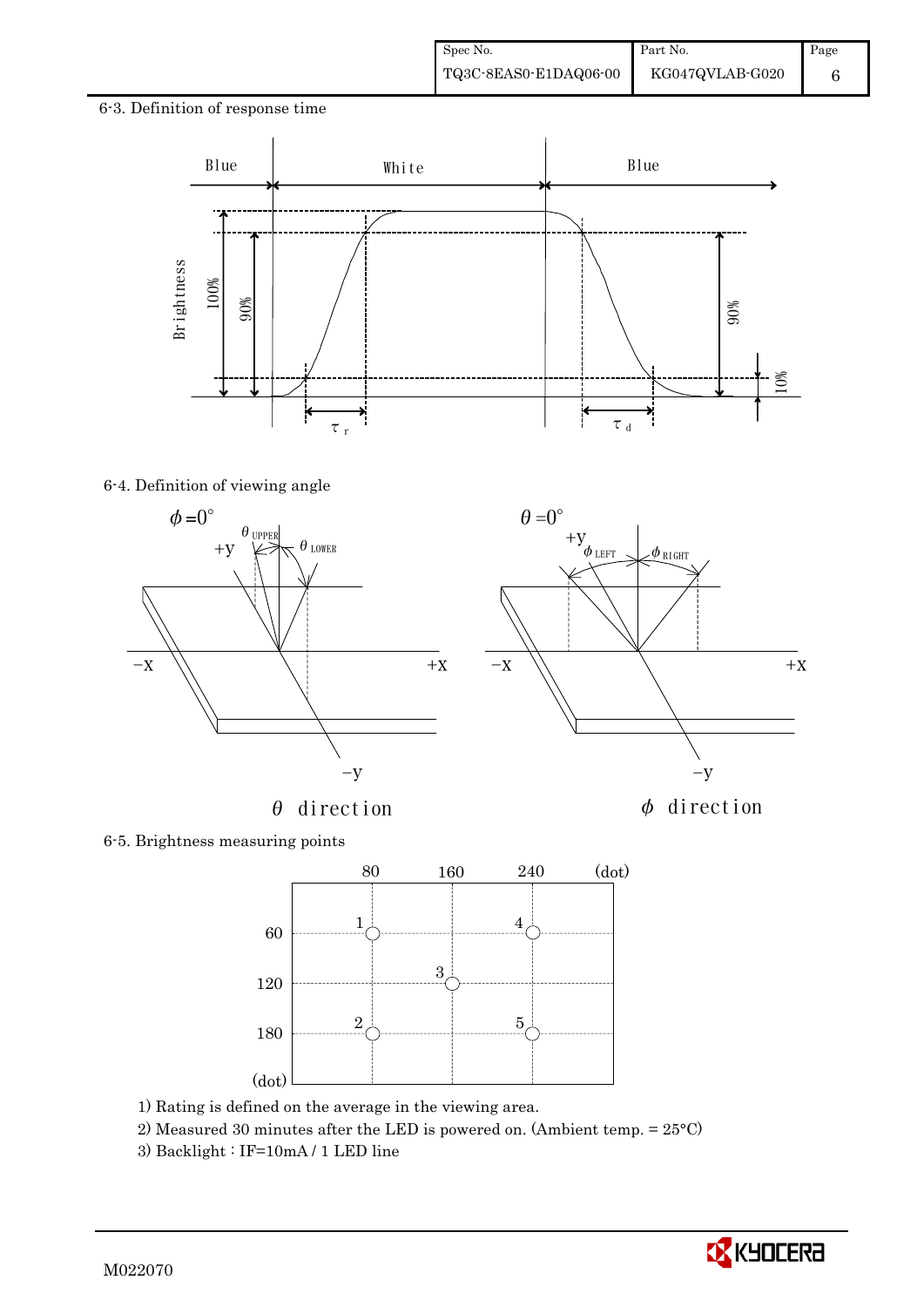# 7. Circuit block diagram



7-1. Power supply



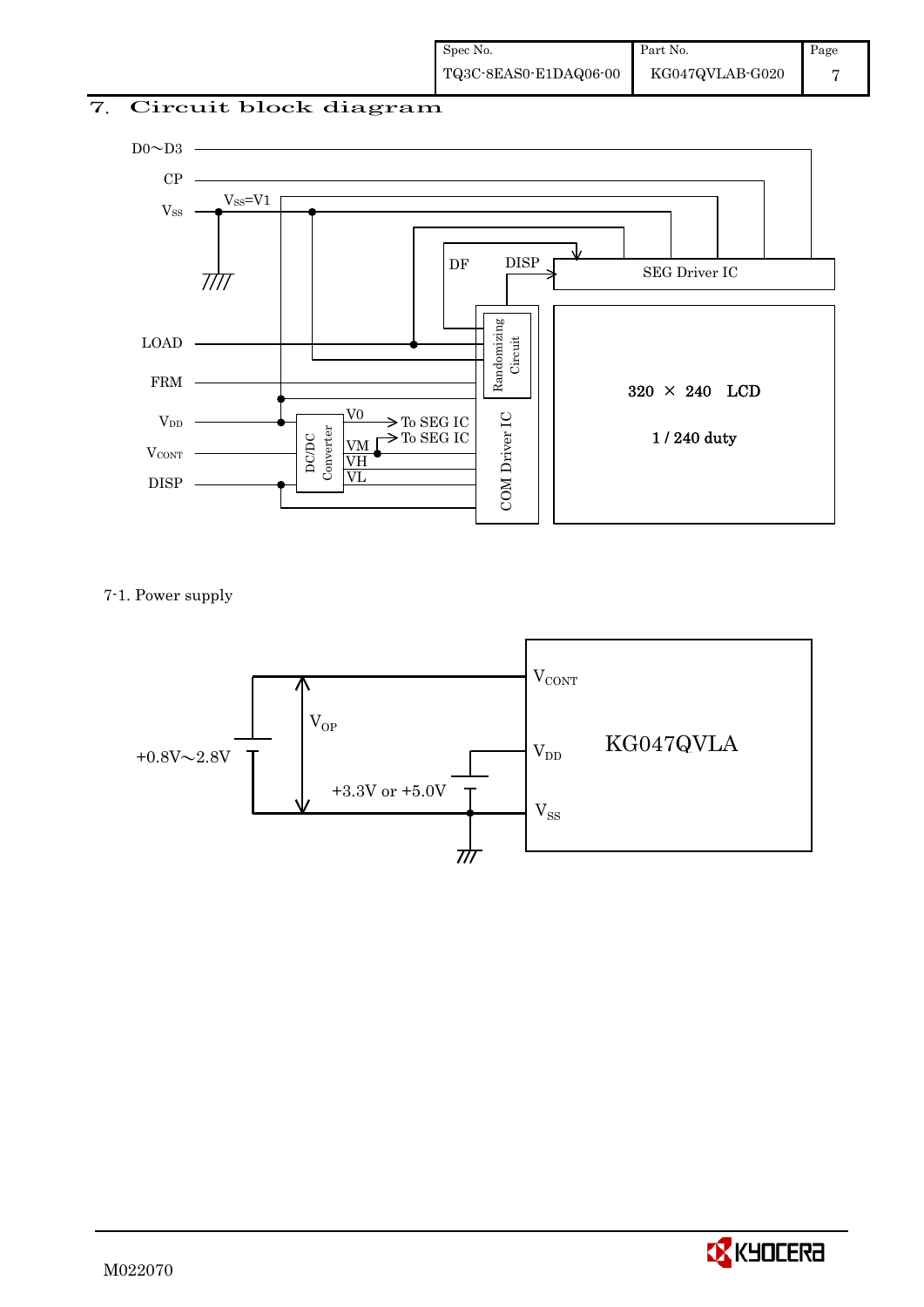### 8. Interface signals

### 8-1. Pin assignment of LCD panel

| No.             | Symbol            | Description                                  | Level             |
|-----------------|-------------------|----------------------------------------------|-------------------|
| 1               | <b>FRM</b>        | Synchronous signal for driving scanning line | H                 |
| $\sqrt{2}$      | <b>LOAD</b>       | Data signal latch clock                      | $H\to L$          |
| 3               | CP                | Data signal shift clock                      | $H \rightarrow L$ |
| $\overline{4}$  | <b>DISP</b>       | Display control signal                       | H(ON), L(OFF)     |
| 5               | $\rm V_{DD}$      | Power supply for logic                       |                   |
| $6\phantom{1}6$ | $V_{SS}$          | <b>GND</b>                                   |                   |
| 7               | <b>VCONT</b>      | LCD adjust voltage                           |                   |
| 8               | NC                |                                              |                   |
| 9               | NC                |                                              |                   |
| 10              | $\rm NC$          | No connect                                   |                   |
| 11              | NC                |                                              |                   |
| 12              | D <sub>3</sub>    |                                              |                   |
| 13              | D <sub>2</sub>    | Display data                                 | H(ON), L(OFF)     |
| 14              | D1                |                                              |                   |
| 15              | D <sub>0</sub>    |                                              |                   |
| 16              | $V_{DD}$          |                                              |                   |
| 17              | $\rm V_{DD}$      | Power supply for logic                       |                   |
| 18              | $\mathrm{V_{SS}}$ |                                              |                   |
| 19              | $V_{SS}$          | <b>GND</b>                                   |                   |
| 20              | $\mathrm{V_{SS}}$ |                                              |                   |

 $\rm{LCD~connector} \hspace{1.5cm} : \hspace{.3cm} 08\text{-}6210\text{-}020\text{-}340\text{-}800+ \hspace{.3cm} (\rm{ELCO})$ Recommended matching FFC or FPC : 0.5mm pitch

### 8-2. Pin assignment of LED

| No.            | Symbol          | Description |
|----------------|-----------------|-------------|
|                | AN1             | Anode 1     |
| $\overline{2}$ | CA <sub>1</sub> | Cathode 1   |
| 3              | CA2             | Cathode 2   |
|                | AN2             | Anode 2     |

LCD side connector : 1.0mm pitch

8-3. Pin assignment of touch panel

| No. | Symbol | Description      |
|-----|--------|------------------|
|     | vl     | y-Upper terminal |
|     | хL     | x-Left terminal  |
| З   | VL.    | y-Lower terminal |
| ⊿   | xК     | x-Right terminal |

Touch panel side connector : 1.25mm pitch Recommended matching connector : Series FE, FFS (JST) :KCA-K4R (DMC)

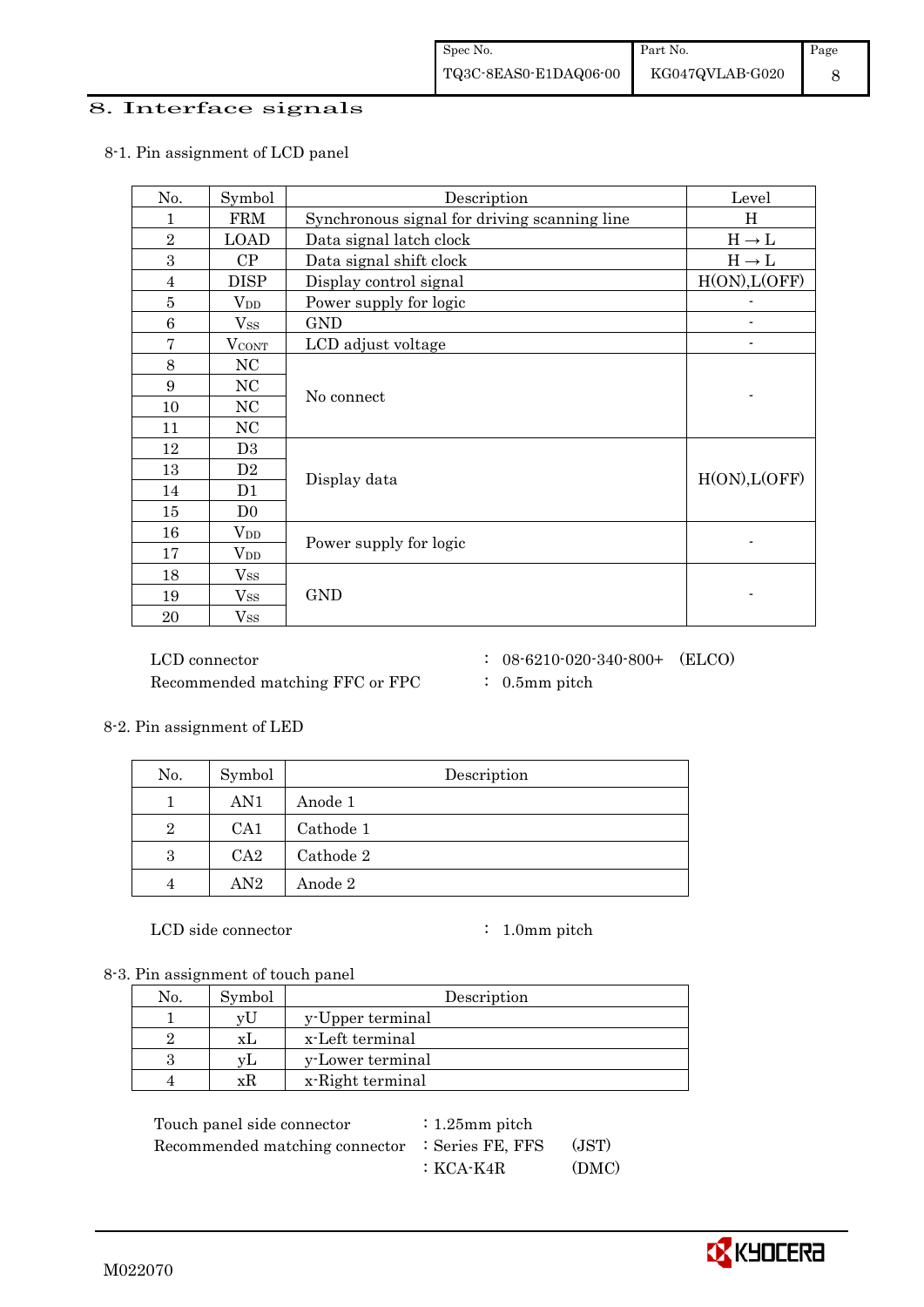9





\* The cycle of the LOAD signal should be stable and continuously applied without interruption.

\* The above-mentioned timing chart is a reference to set up a LCD module, not an electrical rating.

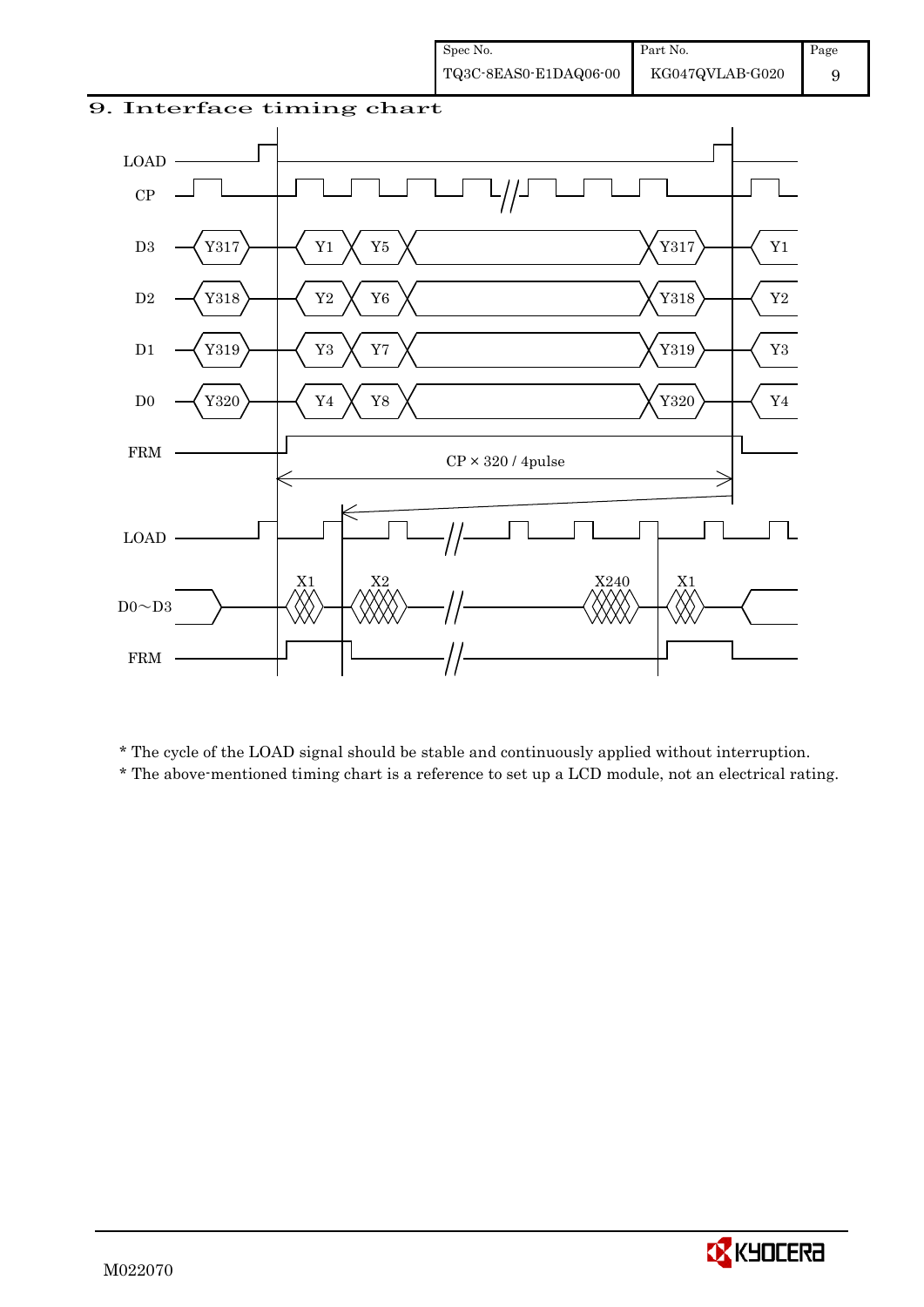# 10. Input timing characteristics





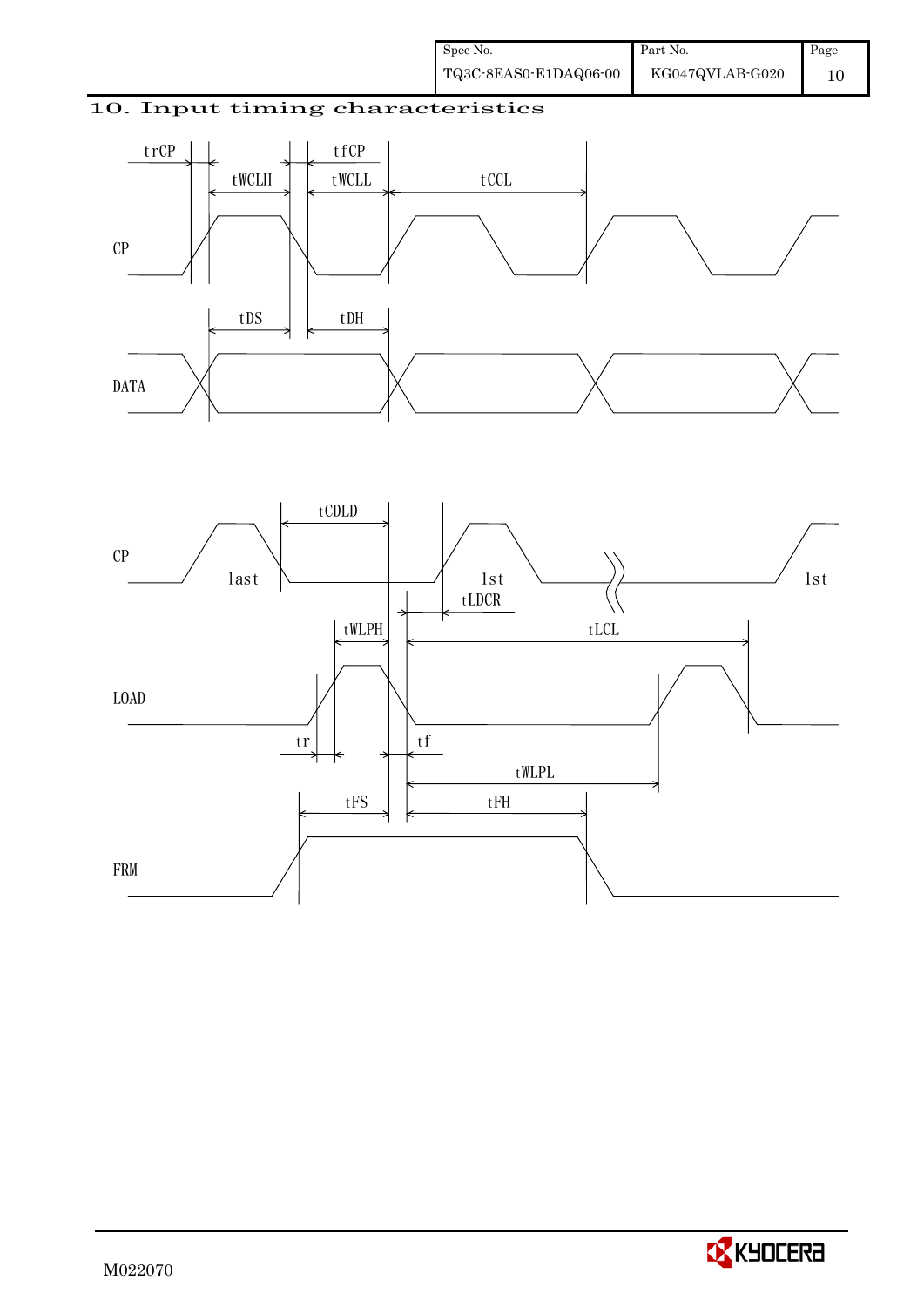| Spec No.              | Part No.        | Page |
|-----------------------|-----------------|------|
| TQ3C-8EAS0-E1DAQ06-00 | KG047QVLAB-G020 |      |

# 10-1. Switching characteristics  $(V_{DD} = 5.0V)$

| Input characteristics : $V_{DD} = +5.0V \pm 5\%$ , Temp. = $-20 \sim 70^{\circ}C$ |        |                          |                              |      |
|-----------------------------------------------------------------------------------|--------|--------------------------|------------------------------|------|
| Item                                                                              | Symbol | Min.                     | Max.                         | Unit |
| $*1$<br>CP cycle                                                                  | tCCL   | 100                      |                              | ns   |
| CP"H" pulse width                                                                 | tWCLH  | 30                       | $\overline{\phantom{a}}$     | ns   |
| CP"L" pulse width                                                                 | tWCLL  | 30                       | $\overline{\phantom{a}}$     | ns   |
| CP rise up time                                                                   | trCP   | $\overline{\phantom{a}}$ | 15                           | ns   |
| CP fall down time                                                                 | tfCP   | $\overline{\phantom{a}}$ | 15                           | ns   |
| Data set up time                                                                  | tDS    | 25                       | $\blacksquare$               | ns   |
| Data hold time                                                                    | $t$ DH | 25                       | $\blacksquare$               | ns   |
| LOAD "H" pulse width                                                              | tWLPH  | 40                       | $\overline{\phantom{a}}$     | ns   |
| LOAD "L" pulse width                                                              | tWLPL  | 400                      | $\overline{\phantom{a}}$     | ns   |
| $*_{2}$<br>LOAD cycle                                                             | tLCL   | 500                      | $\blacksquare$               | ns   |
| $CP \rightarrow$ LOAD delay time                                                  | tCDLD  | 60                       | $\qquad \qquad \blacksquare$ | ns   |
| $LOAD \rightarrow CP$ delay time                                                  | tLDCR  | 60                       | $\blacksquare$               | ns   |
| Input signal rise up time                                                         | tr     | $\overline{\phantom{a}}$ | 20                           | ns   |
| Input signal fall down time                                                       | tf     | $\overline{\phantom{a}}$ | 20                           | ns   |
| FRM data set up time                                                              | tFS    | 120                      | $\overline{\phantom{a}}$     | ns   |
| FRM data hold time                                                                | tFH    | 30                       | $\blacksquare$               | ns   |

\*1 CP cycle is adjusted so that FRM signal is 75Hz.

\*2 LOAD cycle is constant.

|  |  | 10-2. Switching characteristics $(V_{DD} = 3.3V)$ |  |
|--|--|---------------------------------------------------|--|
|--|--|---------------------------------------------------|--|

|                                  | Input characteristics : $V_{DD} = +3.3V \pm 0.3V$ , Temp. = -20~70°C |        |                          |                          |      |
|----------------------------------|----------------------------------------------------------------------|--------|--------------------------|--------------------------|------|
| Item                             |                                                                      | Symbol | Min.                     | Max.                     | Unit |
| CP cycle                         | $*_{1}$                                                              | tCCL   | 100                      |                          | ns   |
| CP"H" pulse width                |                                                                      | tWCLH  | 40                       | $\overline{\phantom{a}}$ | ns   |
| CP"L" pulse width                |                                                                      | tWCLL  | 40                       | $\overline{\phantom{a}}$ | ns   |
| CP rise up time                  |                                                                      | trCP   | $\overline{\phantom{a}}$ | 20                       | ns   |
| CP fall down time                |                                                                      | tfCP   | $\overline{\phantom{a}}$ | 20                       | ns   |
| Data set up time                 |                                                                      | tDS    | 35                       | $\blacksquare$           | ns   |
| Data hold time                   |                                                                      | $t$ DH | 35                       | $\overline{\phantom{a}}$ | ns   |
| LOAD "H" pulse width             |                                                                      | tWLPH  | 50                       | $\overline{\phantom{a}}$ | ns   |
| LOAD "L" pulse width             |                                                                      | tWLPL  | 400                      | $\overline{\phantom{a}}$ | ns   |
| LOAD cycle                       | $*$ ?                                                                | tLCL   | 500                      | $\blacksquare$           | ns   |
| $CP \rightarrow$ LOAD delay time |                                                                      | tCDLD  | 60                       | $\overline{\phantom{a}}$ | ns   |
| $LOAD \rightarrow CP$ delay time |                                                                      | tLDCR  | 80                       | $\blacksquare$           | ns   |
| Input signal rise up time        |                                                                      | tr     | $\blacksquare$           | 20                       | ns   |
| Input signal fall down time      |                                                                      | tf     | $\blacksquare$           | 20                       | ns   |
| FRM data set up time             |                                                                      | tFS    | 120                      | $\overline{\phantom{a}}$ | ns   |
| FRM data hold time               |                                                                      | tFH    | 30                       |                          | ns   |

\*1 CP cycle is adjusted so that FRM signal is 75Hz.

\*2 LOAD cycle is constant.

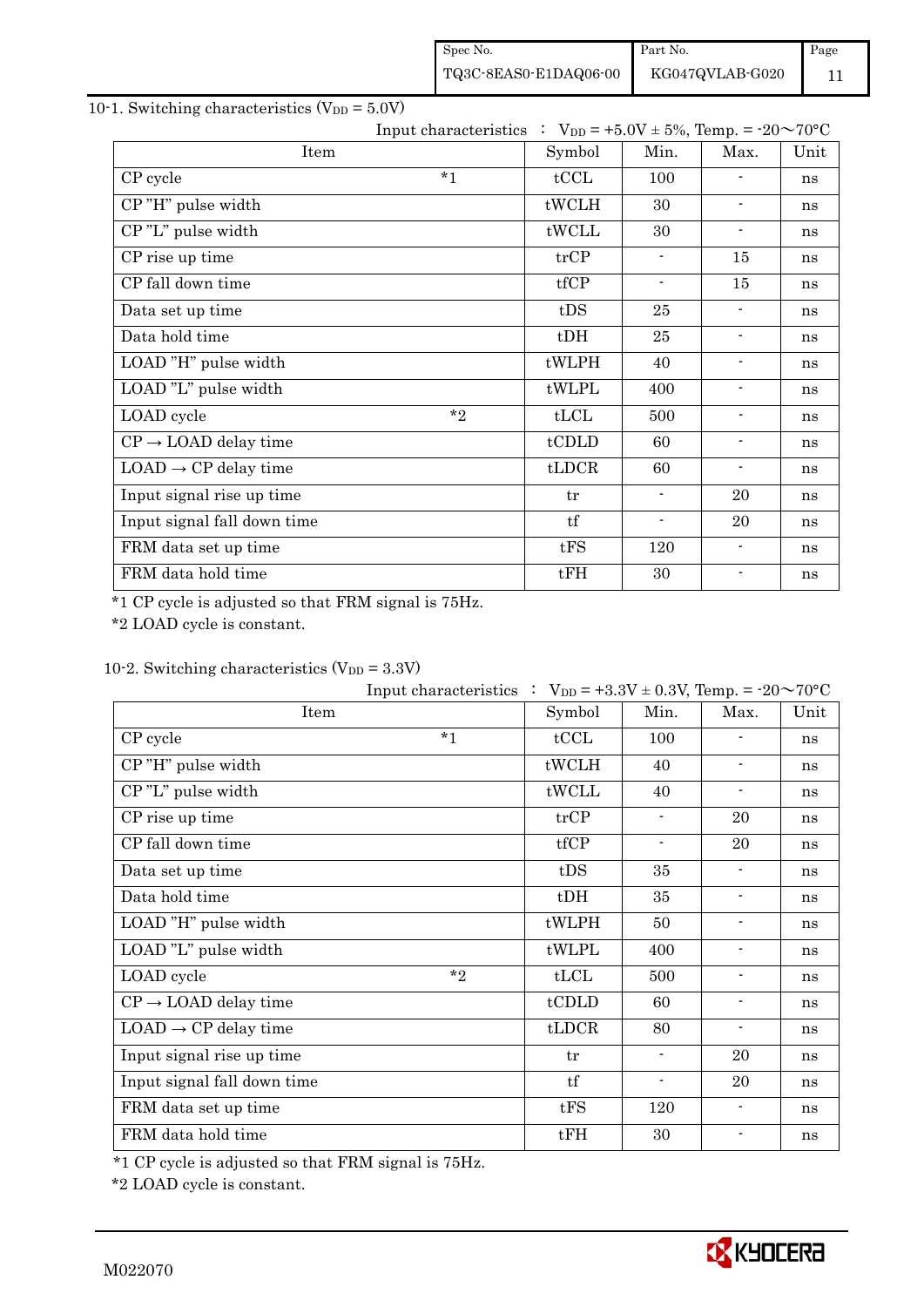| Spec No.              | Part No.        | Page |
|-----------------------|-----------------|------|
| TQ3C-8EAS0-E1DAQ06-00 | KG047QVLAB-G020 |      |

# 11. Supply voltage sequence condition

In normal operation, logic within the LCD module reverses the polarity of the drive voltage every few lines to prevent DC damage to the liquid crystal material. But when a voltage is present on  $V_{\text{CONT}}$  outside of the time when the  $V_{\text{DD}}$  logic voltage is stable, a drive voltage is applied to the liquid crystal material without the polarity reversals. This sometimes result in a deterioration of display quality and a reduction in life time.



<sup>\*</sup> Input signal: FRM, LOAD, CP, D0~D3

 \* The above sequence should be designed as to maintain each normal voltage when the liquid crystal module load is applied to your system.

\* Control the supply voltage sequence to not float any signal line when the LCD panel is being driven.

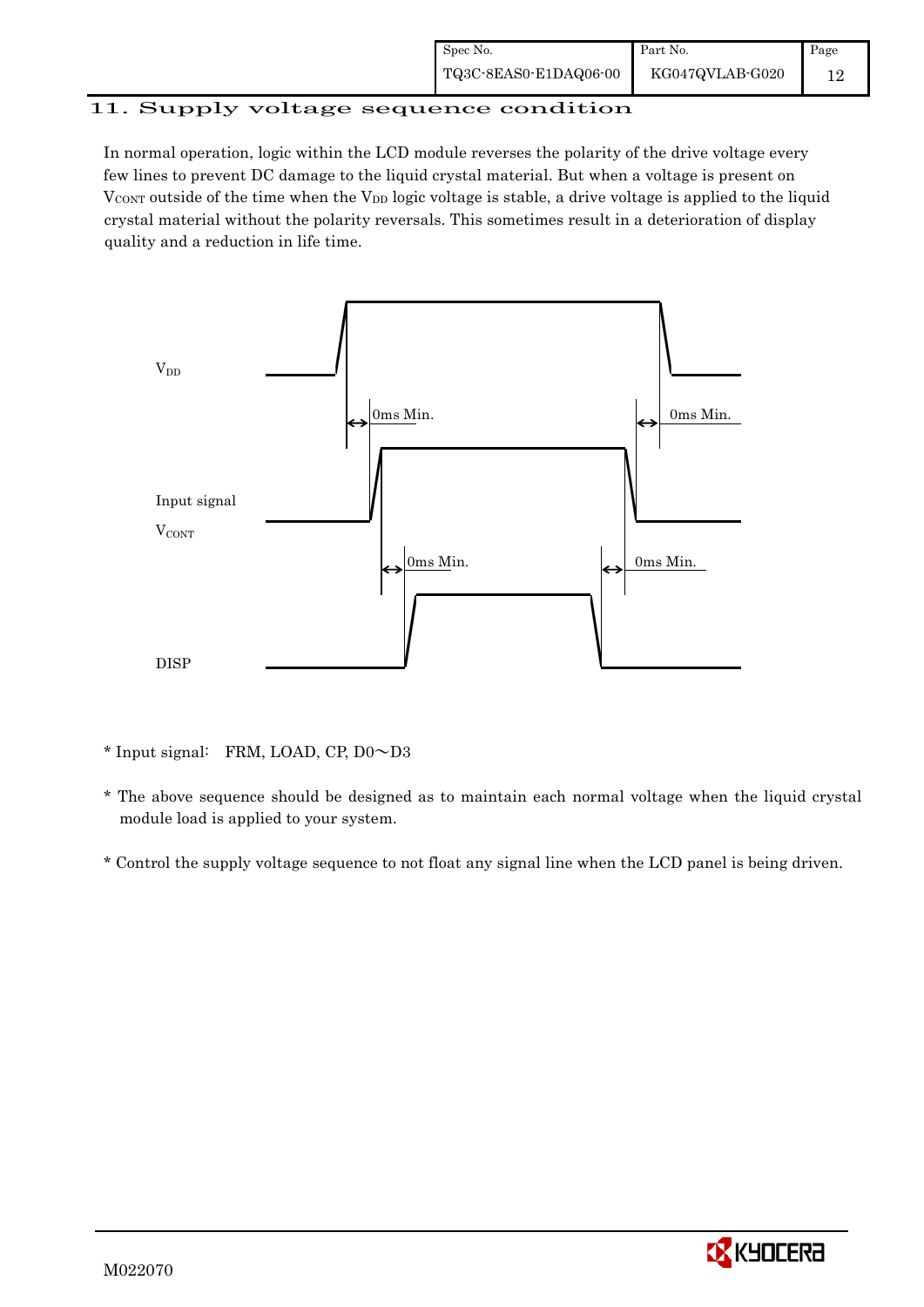| Spec No.              | Part No.        | Page |
|-----------------------|-----------------|------|
| TQ3C-8EAS0-E1DAQ06-00 | KG047QVLAB-G020 |      |

## 12. Backlight characteristics

LED ratings

| Item                |          | Symbol | Min.           | Typ.   | Max.           | Unit | Note                         |
|---------------------|----------|--------|----------------|--------|----------------|------|------------------------------|
| Forward current     | *1       | ΙF     | $\blacksquare$ | 10     | $\blacksquare$ | mA   | Ta= $-20 \sim 70$ °C         |
|                     |          |        | $\blacksquare$ | 24.1   | 27.7           | V    | IF=10mA, Ta= $-20^{\circ}$ C |
| Forward voltage     | *1       | VF     | $\blacksquare$ | 23.7   | 27.2           | V    | IF=10mA, $Ta=25^{\circ}C$    |
|                     |          |        | $\overline{a}$ | 23.1   | 26.7           | V    | IF=10mA, $Ta=70^{\circ}C$    |
| Operating life time | $*2, *3$ | T      | $\overline{a}$ | 40,000 |                | h    | IF=10mA, $Ta=25^{\circ}C$    |

\*1 For each "AN1-CA1", "AN2-CA2"

\*2 When brightness decrease 50% of initial brightness.

\*3 Life time is estimated data.

 \* An input current below 5.0mA may reduce the brightness uniformity of the LED backlight. This is because the amount of light from each LED chip is different. Therefore, please evaluate carefully before finalizing the input current.

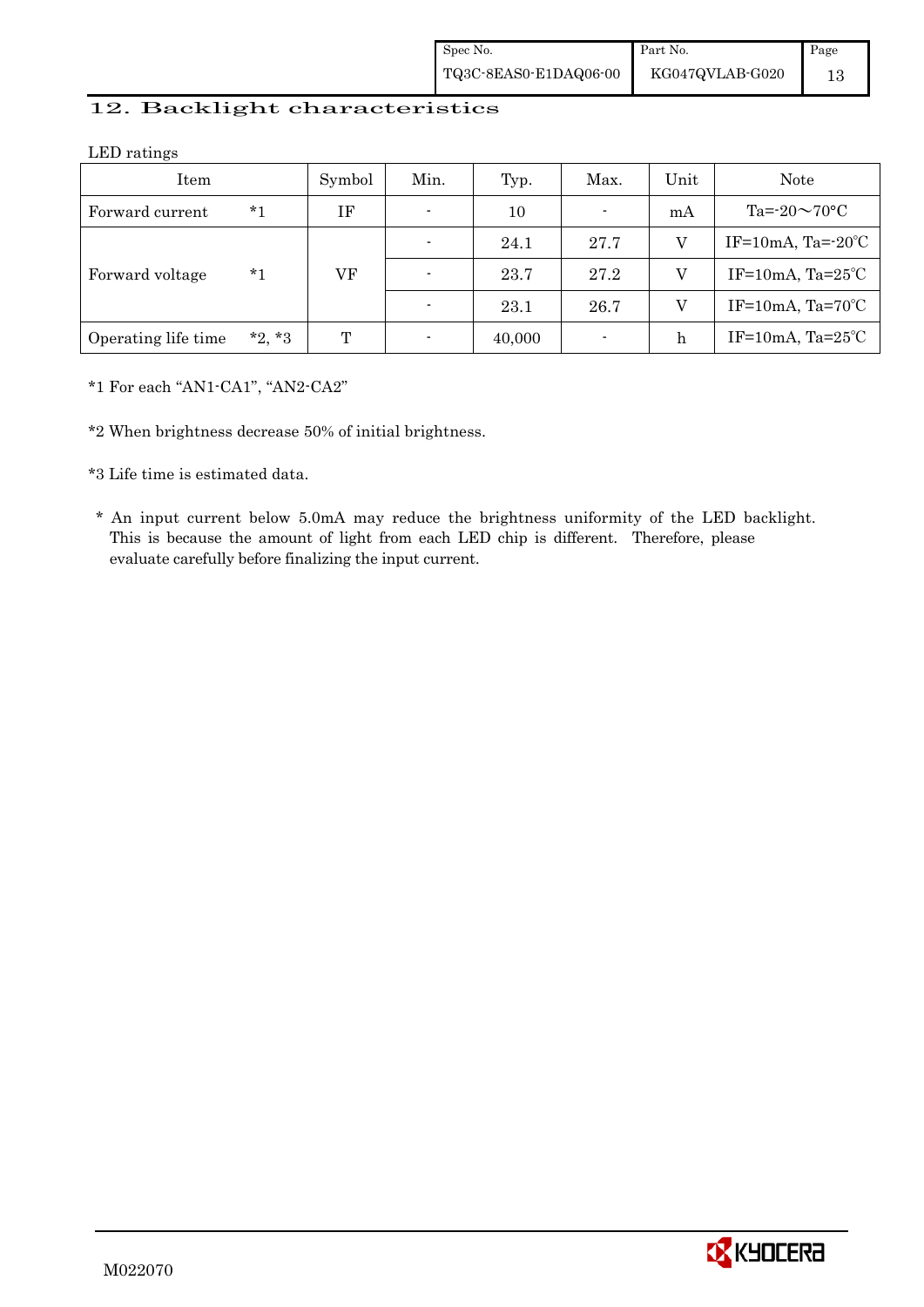# 13. Design guidance for analog touch panel (T/P)

- 13-1 Electrical (In customer's design, please remember the following considerations.)
	- 1 Do not use the current regulated circuit.
	- 2 Keep the current limit with top and bottom layer. (Please refer to "Electrical absolute maxim um ratings" for details.)
	- 3 Analog T/P can not sense two points touching separately.
	- 4 A contact resistance is appeared at the touch point between top and bottom layer. After this resistance has stable read of the T/P position data.
	- 5 Because noise of inverter or peripheral circuits may interfere signal of touch panel itself it is necessary to design carefully in advance to avoid these noise problem.

### 13-2 Software

- 1 Do the "User Calibration".
- 2 "User Caribration" may be needed with long term using.
- Include "User Caribration" menu in your software.
- 3 When drawing a line with a stylus, there may be a slight discontinuity when the stylus passes over a spacer-dot. If necessary, please provide a compensation feature within your software.

13-3 Mounting on display and housing bezel

- 1 Do not use an adhesive tape to bond it on the front of T/P and hang it to the housing bezel.
- 2 Never expand the T/P top layer (PET-film) like a balloon by internal air pressure. The life of the T/P will be extremely short.
- 3 If a dew will be on the heat-sealed area or exposed traces at the end of a flexible tail, the migration of silver can occur. This will cause sometimes a short circuit.

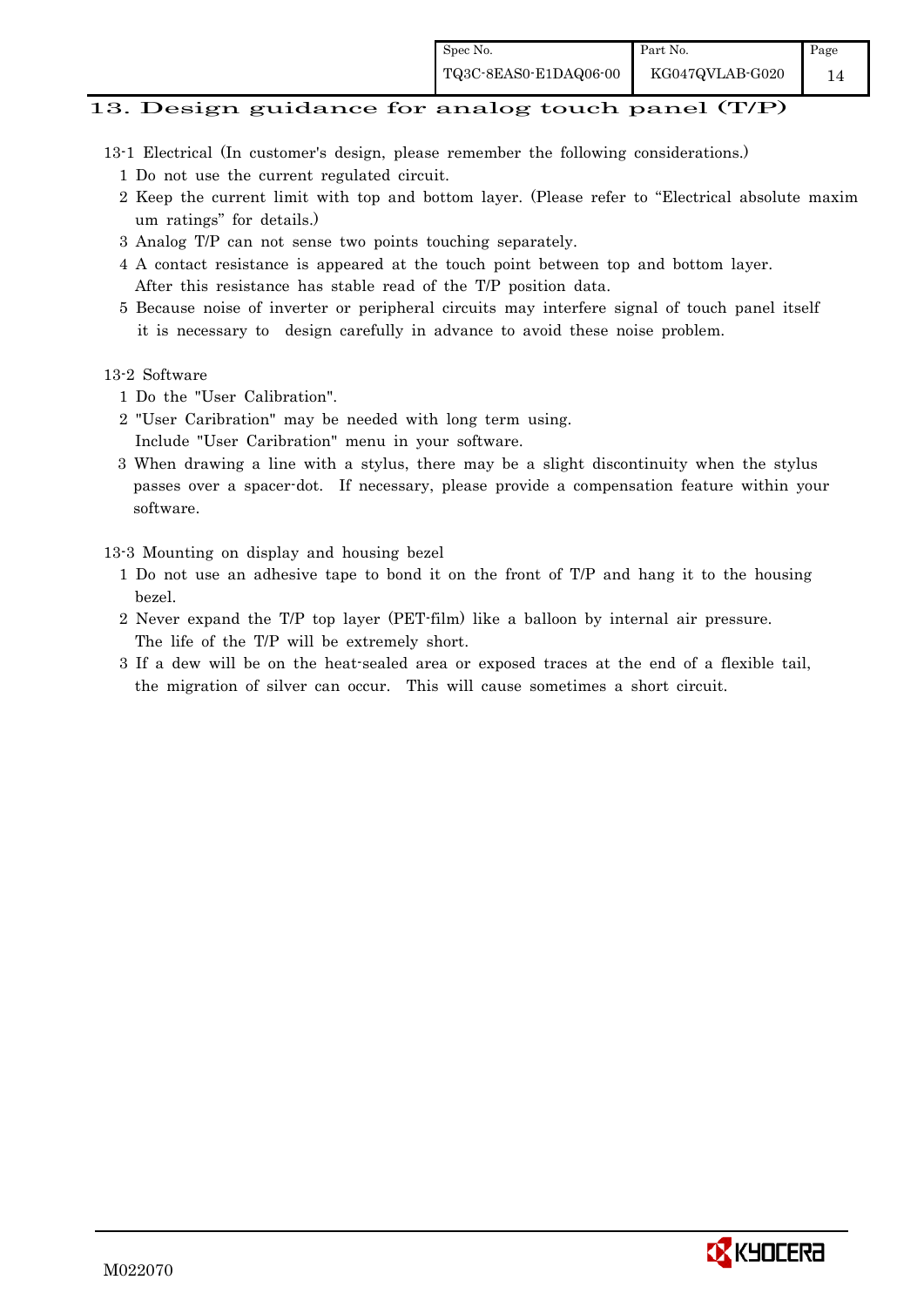| Spec No.              | Part No.        | Page |
|-----------------------|-----------------|------|
| TQ3C-8EAS0-E1DAQ06-00 | KG047QVLAB-G020 |      |

### 14. Lot number identification

The lot number shall be indicated on the back of the backlight case of each LCD.

KG047QVLAB-G020 -  $\Box$  $\Box$   $\Box$   $\Box$  MADE IN  $\Box$  $\Box$  $\Box$  $\Box$ 

| $\downarrow \downarrow$ $\downarrow$ $\downarrow$ |  |                 |
|---------------------------------------------------|--|-----------------|
| $12 \quad 3 \quad 4$                              |  | $5\overline{5}$ |

- No1. No5. above indicate
	- 1. Year code
	- 2. Month code
	- 3. Date
	- 4. Version Number
	- 5. Country of origin (Japan or China)

| Year | 2008 | 2009 | 2010 | 2011 | 2012 | 2013 |
|------|------|------|------|------|------|------|
| Code | ັ    |      |      |      |      |      |

| Month | Jan. | Feb. | Mar. | Apr. | May | Jun. |
|-------|------|------|------|------|-----|------|
| Code  |      |      | ౿    |      |     |      |

| Month      | Jul. | Aug. | Sep. | $_{\rm Oct.}$ | Nov. | Dec. |
|------------|------|------|------|---------------|------|------|
| $\rm Code$ |      |      |      | ∡⊾            |      |      |

## 15. Warranty

### 15-1. Incoming inspection

Please inspect the LCD within one month after your receipt.

### 15-2. Production warranty

 Kyocera warrants its LCD's for a period of 12 months from the ship date. Kyocera shall, by mutual agreement, replace or re-work defective LCD's that are shown to be Kyocera's responsibility.

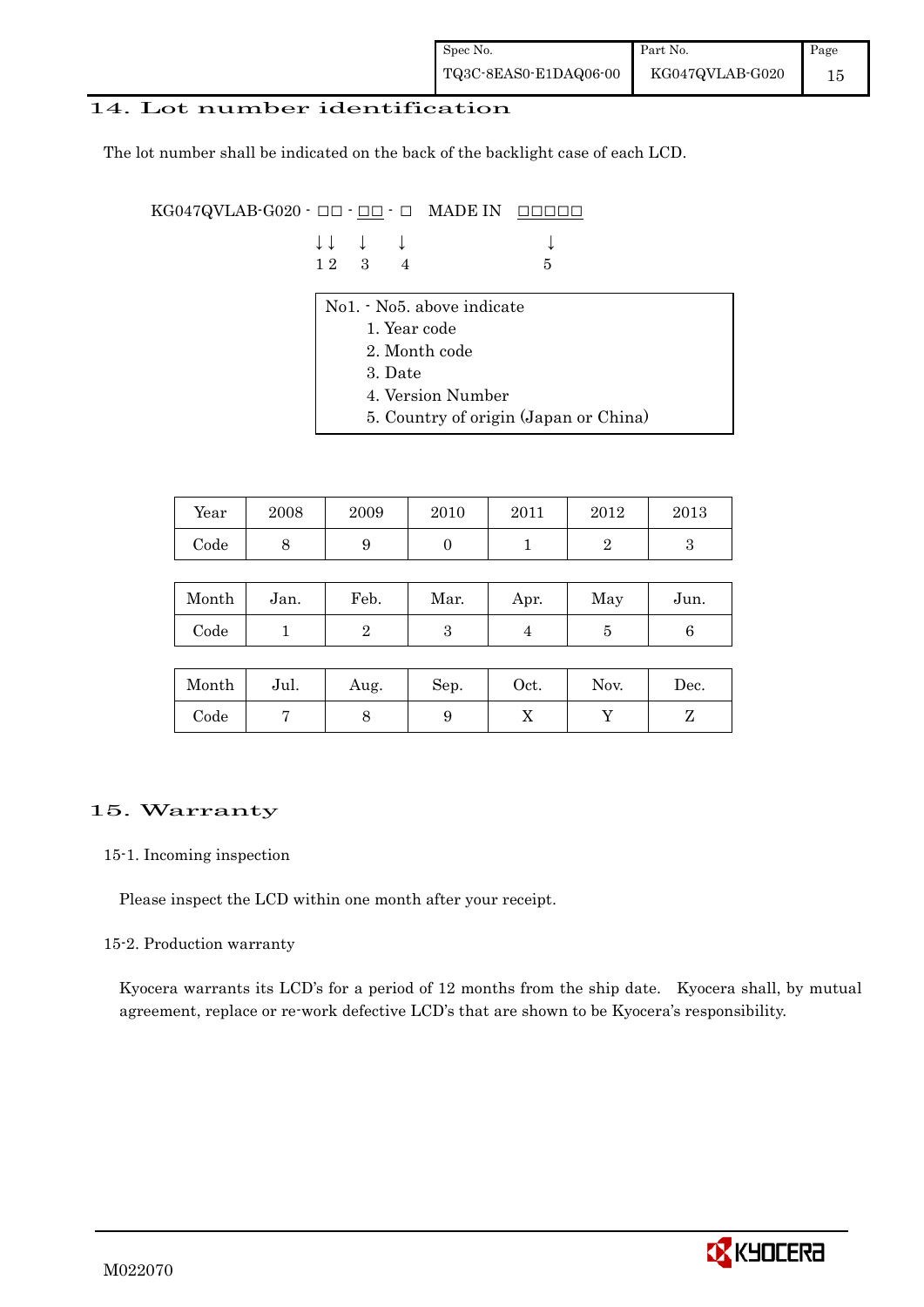## 16. Precautions for use

### 16-1. Installation of the LCD

- 1) The LCD module has a grounding hole. Please ground the module to prevent noise and to stabilize its performance as circumstances demand.
- 2) The LCD shall be installed so that there is no pressure on the LSI chips.
- 3) The LCD shall be installed flat, without twisting or bending.

4) Please design the housing window so that its edges are between the active area and the effective area of the LCD screen.

Must maintain a gap between inside of bezel and touch panel to avoid malfunction or electrode damage of touch panel.

### 16-2. Static electricity

- 1) Since CMOS ICs are mounted directly onto the LCD glass, protection from static electricity is required.
- 2) Workers should use body grounding. Operator should wear ground straps.

### 16-3. LCD operation

- 1) The LCD shall be operated within the limits specified. Operation at values outside of these limits may shorten life, and/or harm display images.
- 2) Adjust the "Supply voltage for LCD driving  $(V_{\text{CONT}})$ " to obtain optimum viewing angle and contrast ratio.

### 16-4. Storage

- 1) The LCD shall be stored within the temperature and humidity limits specified.
- Store in a dark area, and protect the LCD from direct sunlight or fluorescent light.
- 2) Always store the LCD so that it is free from external pressure onto it.

### 16-5. Usage

- 1) DO NOT store in a high humidity environment for extended periods. Polarizer degradation bubbles, and/or peeling off of the polarizer may result.
- 2) Do not push or rub the touch panel's surface with hard to sharp objects such as knives, or the touch panel may be scratched.
- 3) When the touch panel is dirty, gently wipe the surface with a soft cloth, sometimes moistened by a little Ethanol. If a hazardous chemical is dropped on the touch panel by mistake, wipe it off right away to prevent human contact.
- 4) Touch panel edges are sharp. Handle the touch panel with enough care to prevent cuts.
- 5) Always keep the LCD free from condensation during testing. Condensation may permanently spot or stain the polarizer.
- 6) Do not pull the LED lead wires and do not bend the root of the wires. Housing should be designed to protect LED lead wires from external stress.
- 7) Do not disassemble LCD module because it will result in damage.
- 8) This Kyocera LCD module has been specifically designed for use in general electronic devices, but not for use in a special environment such as usage in an active gas. Hence, when the LCD is supposed to be used in a special environment, evaluate the LCD thoroughly beforehand and do not expose the LCD to chemicals such as an active gas.
- 9) Please do not use solid-base image pattern for long hours because a temporary afterimage may appear. We recommend using screen saver etc. in cases where a solid-base image pattern must be used.
- 10) Liquid crystal may leak when the module is broken. Be careful not to let the fluid go into your eyes and mouth. In the case the fluid touches your body; rinse it off right away with water and soap.

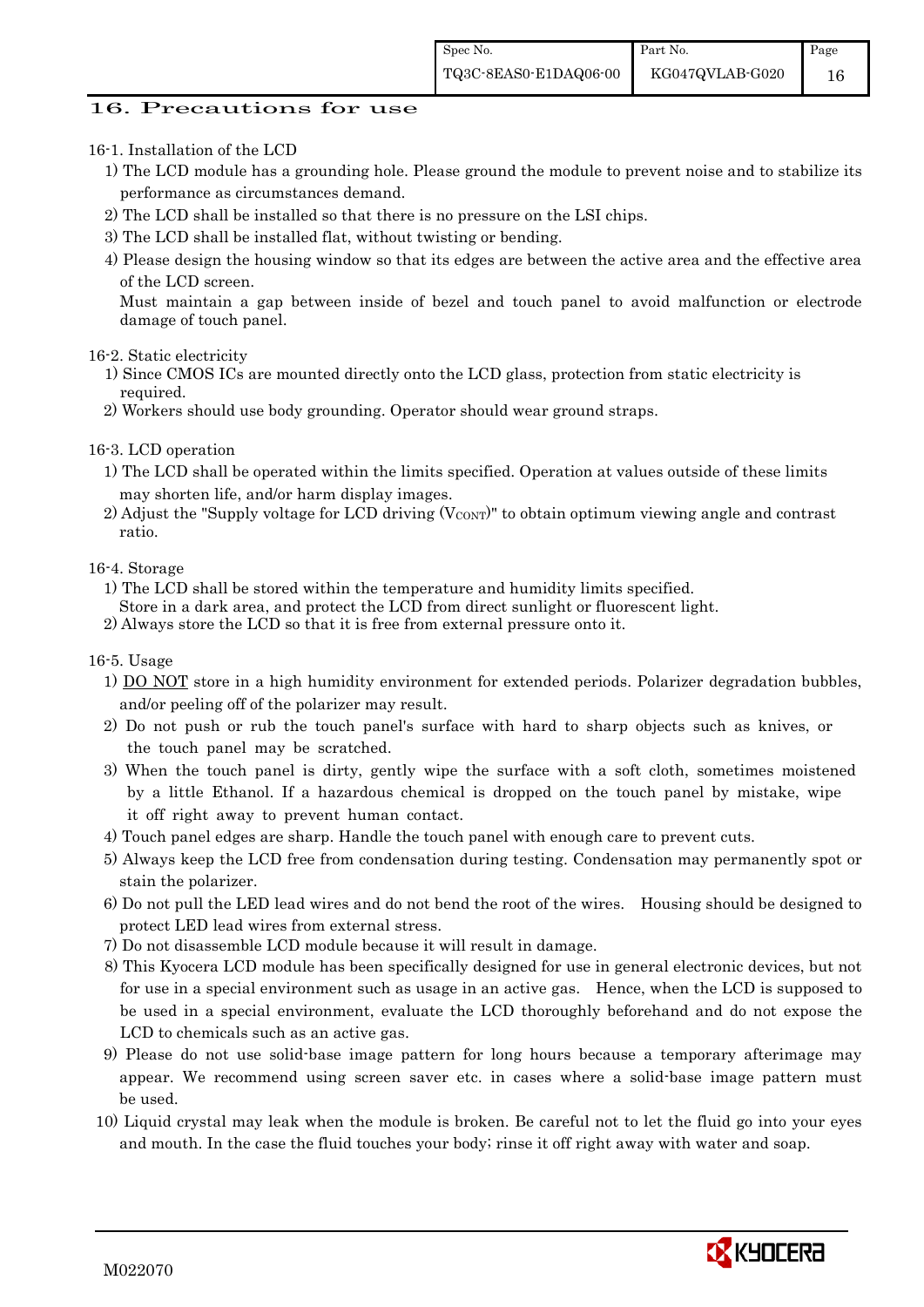## 17. Reliability test data

| Test item                            | Test condition                                                                                       | Test time               |                                                                                     | Judgement                                                                                 |
|--------------------------------------|------------------------------------------------------------------------------------------------------|-------------------------|-------------------------------------------------------------------------------------|-------------------------------------------------------------------------------------------|
| High temp.<br>atmosphere             | $80^{\circ}$ C                                                                                       | 240h                    | Display function<br>Display quality<br>Current consumption                          | $\therefore$ No defect<br>$\therefore$ No defect<br>: No defect                           |
| Low temp.<br>atmosphere              | $-30\degree C$                                                                                       | 240h                    | Display function<br>Display quality<br>Current consumption                          | $\therefore$ No defect<br>$\therefore$ No defect<br>$\therefore$ No defect                |
| High temp.<br>humidity<br>atmosphere | $40^{\circ}$ C 90% RH                                                                                | 240h                    | Display function<br>Display quality<br>Current consumption                          | : No defect<br>$\therefore$ No defect<br>: No defect                                      |
| Temp. cycle                          | $-30\degree C$<br>0.5 <sub>h</sub><br>R.T.<br>0.5 <sub>h</sub><br>$80^{\circ}$ C<br>0.5 <sub>h</sub> | 10cycles                | Display function<br>Display quality<br>Current consumption                          | $\therefore$ No defect<br>$\therefore$ No defect<br>$\therefore$ No defect                |
| High temp.<br>operation              | $70^{\circ}$ C                                                                                       | 500 <sub>h</sub>        | Display function<br>Display quality<br>Current consumption                          | $\therefore$ No defect<br>$\therefore$ No defect<br>: No defect                           |
| Point<br>Activation<br>life          | Polyacetal stylus<br>(R0.8)<br>Hitting force 3N<br>Hitting speed<br>2 time/s                         | one<br>million<br>times | Terminal resistance<br>Insulation resistance<br>Linearity<br><b>Actuation Force</b> | $\therefore$ No defect<br>: No defect<br>$\therefore$ No defect<br>$\therefore$ No defect |

\* Each test item uses a test LCD only once. The tested LCD is not used in any other tests.

\* The LCD is tested in circumstances in which there is no condensation.

\* The reliability test is not an out-going inspection.

 \* The result of the reliability test is for your reference purpose only. The reliability test is conducted only to examine the LCD's capability.

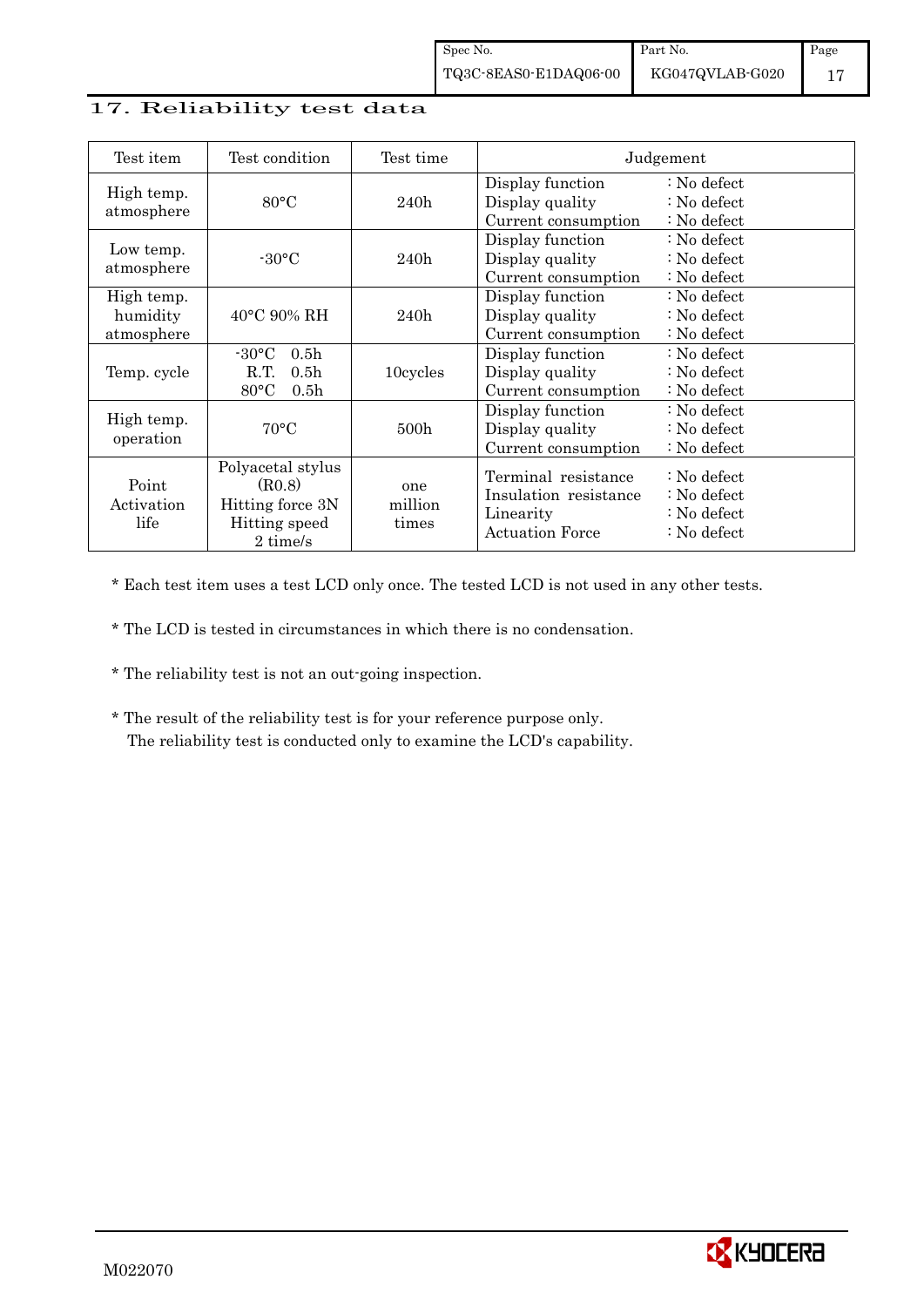

◁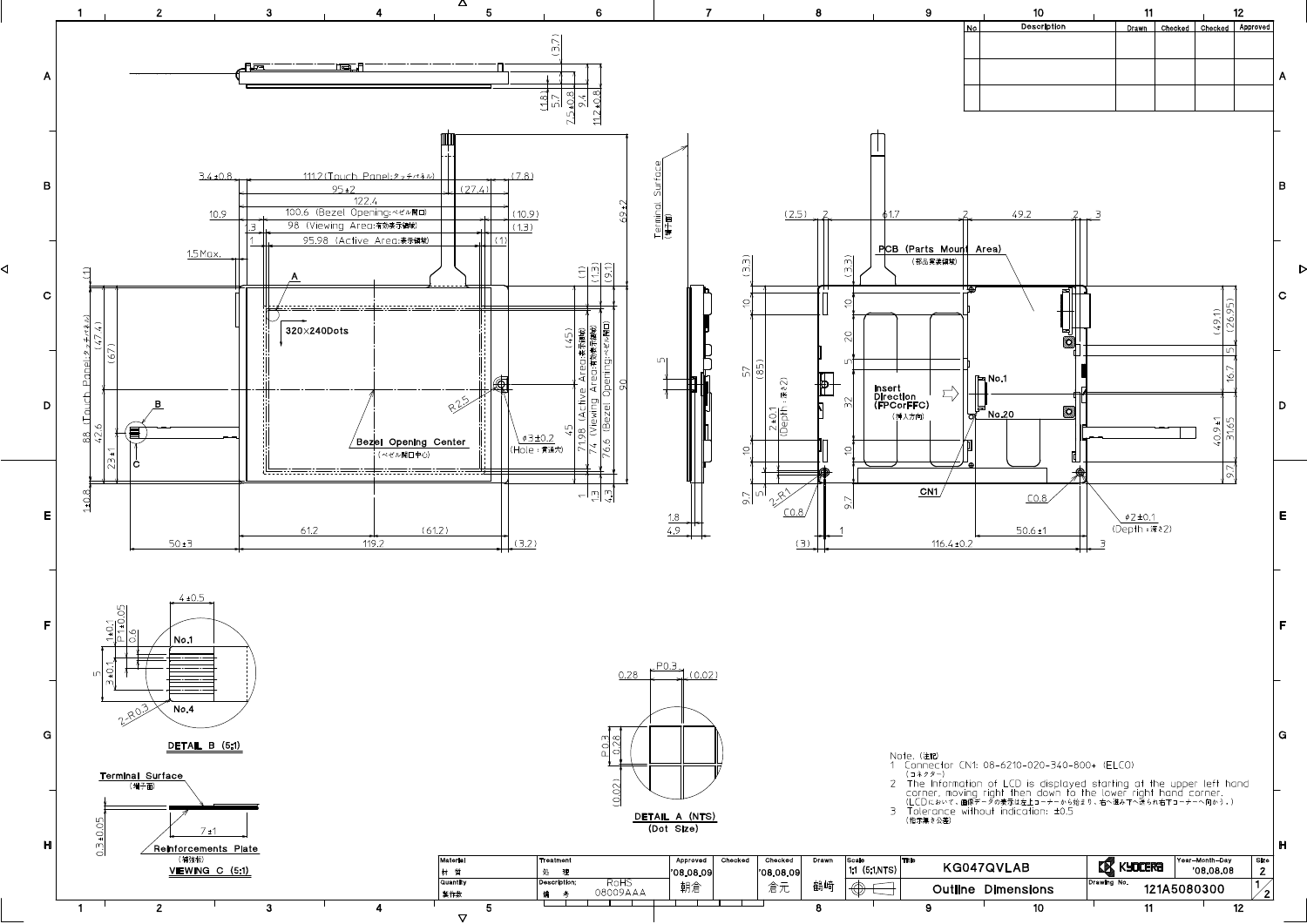

 $\triangledown$ 

◁

 $\overline{12}$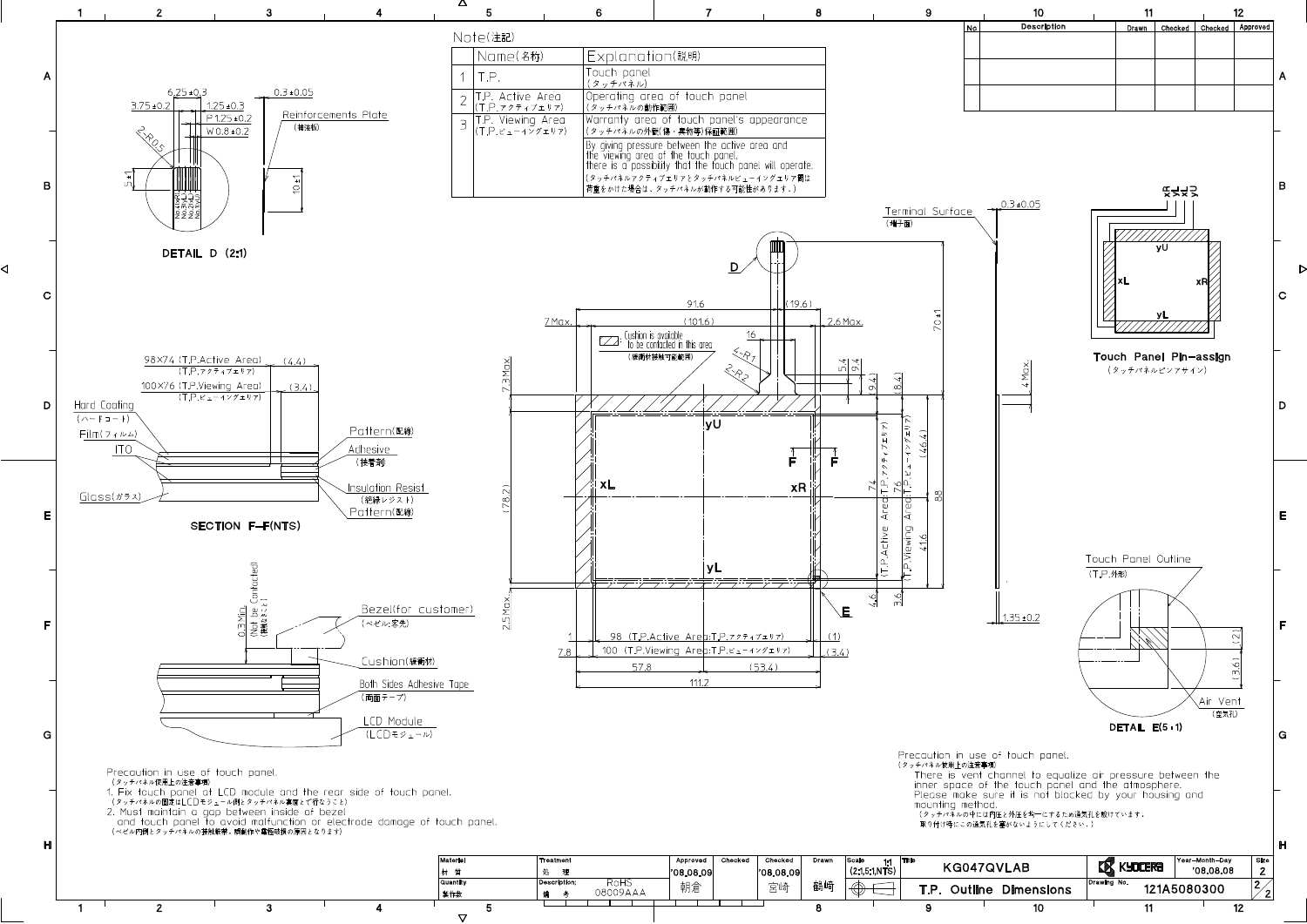|       | Spec No. TQ3C-8EAS0-E2DAQ06-00 |
|-------|--------------------------------|
| Date. | August 23, 2008                |

# KYOCERA INSPECTION STANDARD

# TYPE : KG047QVLAB-G020

# KYOCERA CORPORATION KAGOSHIMA HAYATO PLANT LCD DIVISION

| Original        |            | Designed by $:$ Engineering dept. | Confirmed by $:QA$ dept. |                                      |          |
|-----------------|------------|-----------------------------------|--------------------------|--------------------------------------|----------|
| Issue Date      | Prepared   | Checked                           | Approved                 | Checked                              | Approved |
| August 23, 2008 | O. Ajisaka |                                   |                          | 2d Johnson G. Matrimoto J. Sakaguchi |          |

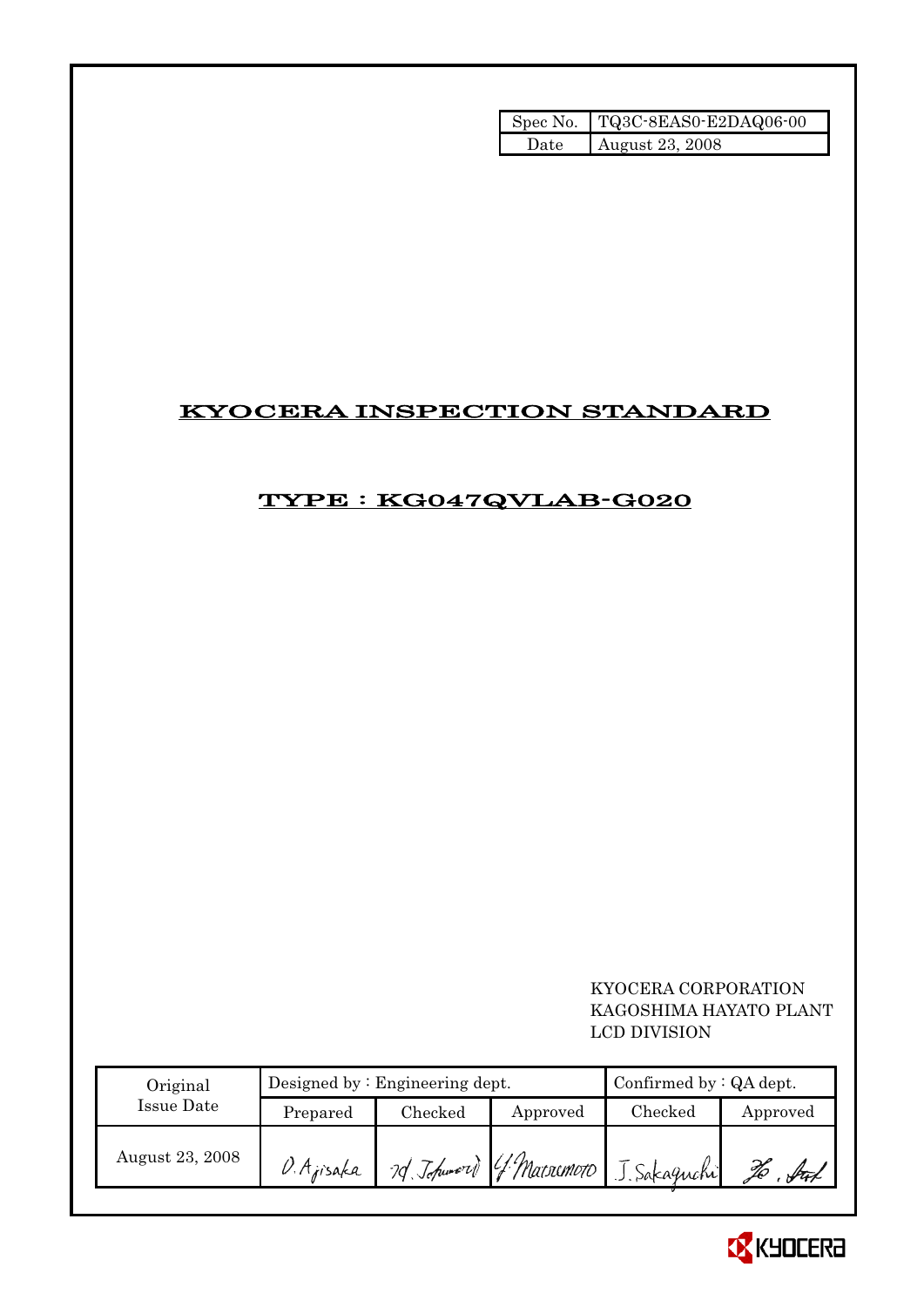| Spec No.              | Part No.        | Page |
|-----------------------|-----------------|------|
| TQ3C-8EAS0-E2DAQ06-00 | KG047QVLAB-G020 |      |

|         | Revision record |          |  |                                 |                        |                         |          |
|---------|-----------------|----------|--|---------------------------------|------------------------|-------------------------|----------|
|         |                 |          |  | Designed by : Engineering dept. |                        | Confirmed by : QA dept. |          |
|         | $\rm{Date}$     | Prepared |  | Checked                         | ${\Large\bf Approved}$ | $\rm Checked$           | Approved |
|         |                 |          |  |                                 |                        |                         |          |
|         |                 |          |  |                                 |                        |                         |          |
| Rev.No. | $\rm{Date}$     | Page     |  |                                 | Descriptions           |                         |          |
|         |                 |          |  |                                 |                        |                         |          |
|         |                 |          |  |                                 |                        |                         |          |
|         |                 |          |  |                                 |                        |                         |          |
|         |                 |          |  |                                 |                        |                         |          |
|         |                 |          |  |                                 |                        |                         |          |
|         |                 |          |  |                                 |                        |                         |          |
|         |                 |          |  |                                 |                        |                         |          |
|         |                 |          |  |                                 |                        |                         |          |
|         |                 |          |  |                                 |                        |                         |          |
|         |                 |          |  |                                 |                        |                         |          |
|         |                 |          |  |                                 |                        |                         |          |
|         |                 |          |  |                                 |                        |                         |          |
|         |                 |          |  |                                 |                        |                         |          |
|         |                 |          |  |                                 |                        |                         |          |
|         |                 |          |  |                                 |                        |                         |          |
|         |                 |          |  |                                 |                        |                         |          |
|         |                 |          |  |                                 |                        |                         |          |
|         |                 |          |  |                                 |                        |                         |          |
|         |                 |          |  |                                 |                        |                         |          |
|         |                 |          |  |                                 |                        |                         |          |
|         |                 |          |  |                                 |                        |                         |          |
|         |                 |          |  |                                 |                        |                         |          |
|         |                 |          |  |                                 |                        |                         |          |
|         |                 |          |  |                                 |                        |                         |          |
|         |                 |          |  |                                 |                        |                         |          |
|         |                 |          |  |                                 |                        |                         |          |
|         |                 |          |  |                                 |                        |                         |          |
|         |                 |          |  |                                 |                        |                         |          |
|         |                 |          |  |                                 |                        |                         |          |
|         |                 |          |  |                                 |                        |                         |          |
|         |                 |          |  |                                 |                        |                         |          |
|         |                 |          |  |                                 |                        |                         |          |
|         |                 |          |  |                                 |                        |                         |          |
|         |                 |          |  |                                 |                        |                         |          |
|         |                 |          |  |                                 |                        |                         |          |
|         |                 |          |  |                                 |                        |                         |          |

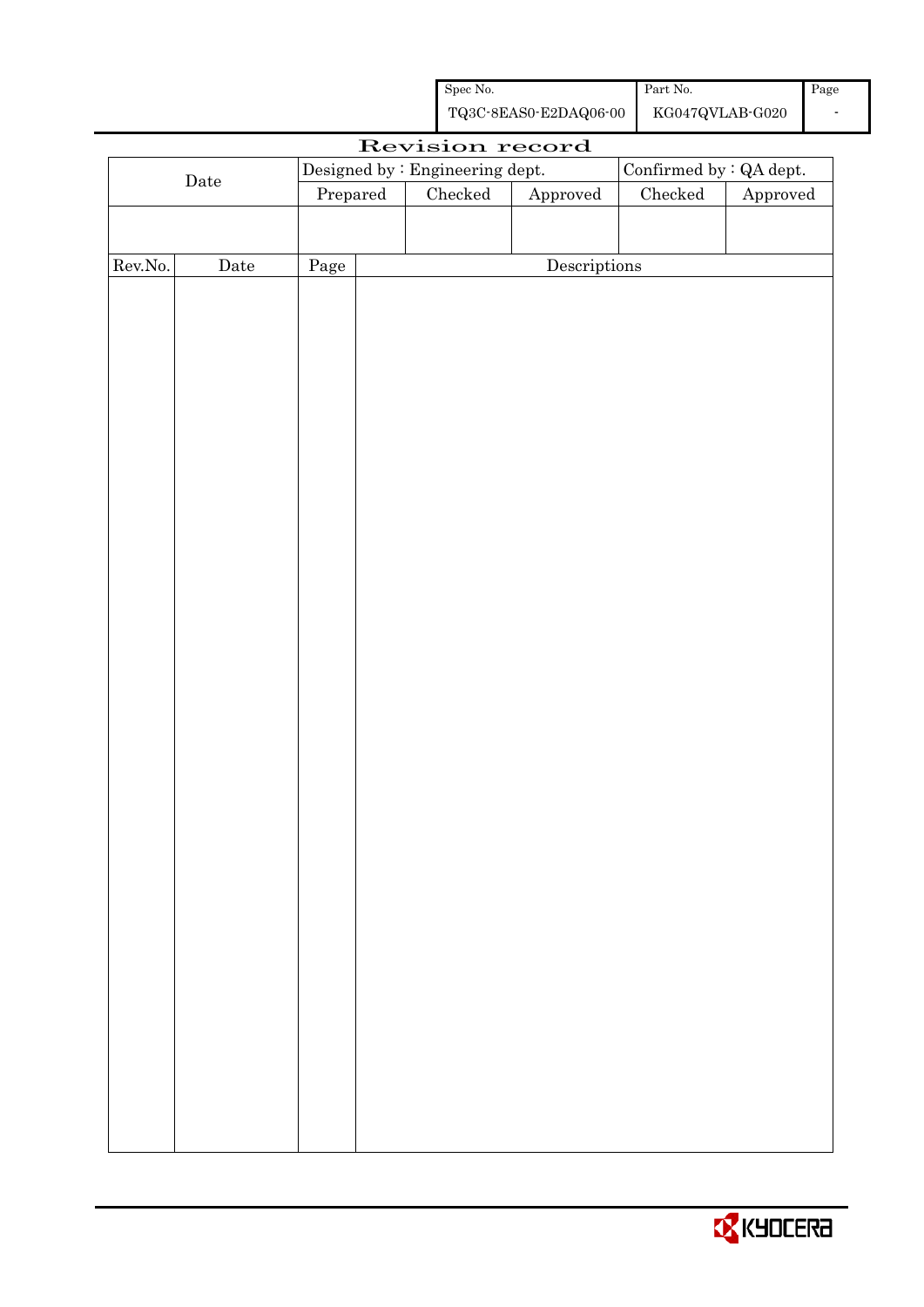# Visuals specification

1) Note

| Item                     |                                                                                                                                                                                                                                                                     | <b>Note</b>                                                                                                                 |  |  |  |  |  |
|--------------------------|---------------------------------------------------------------------------------------------------------------------------------------------------------------------------------------------------------------------------------------------------------------------|-----------------------------------------------------------------------------------------------------------------------------|--|--|--|--|--|
| General                  | 1. When defects specified in this Inspection Standards are<br>inspected, operating voltage (V <sub>OP</sub> ) shall be set at the level<br>where optimized contrast is available. Display quality is<br>applied up to effective viewing area. (Bi-level INSPECTION) |                                                                                                                             |  |  |  |  |  |
|                          | 2. This inspection standard about the image quality shall be<br>applied to any defect within the effective viewing area and<br>shall not be applicable to outside of the area.                                                                                      |                                                                                                                             |  |  |  |  |  |
|                          | agreement between customer and Kyocera.                                                                                                                                                                                                                             | 3. Should any defects which are not specified in this standard<br>happen, additional standard shall be determined by mutual |  |  |  |  |  |
|                          | 4. Inspection conditions<br>Luminance<br>: 500 Lux minimum.<br>: 300 mm(from the sample)<br>Inspection distance<br>Temperature<br>: $25 \pm 5$ °C<br>Direction<br>: right above                                                                                     |                                                                                                                             |  |  |  |  |  |
| Definition of inspection | Pinhole, Bright spot                                                                                                                                                                                                                                                | The color of a small area is                                                                                                |  |  |  |  |  |
| item                     | Black spot, Scratch<br>Foreign particle                                                                                                                                                                                                                             | different from the remainder.<br>The phenomenon does not<br>change with voltage.                                            |  |  |  |  |  |
|                          | Contrast variation                                                                                                                                                                                                                                                  | The color of a small area is<br>different from the remainder.<br>The phenomenon change with<br>voltage.                     |  |  |  |  |  |
|                          | Polarizer<br>(Scratch, Bubble, Dent)                                                                                                                                                                                                                                | Scratch, Bubble and Dent in the<br>polarizer which can be observed<br>in on / off state.                                    |  |  |  |  |  |

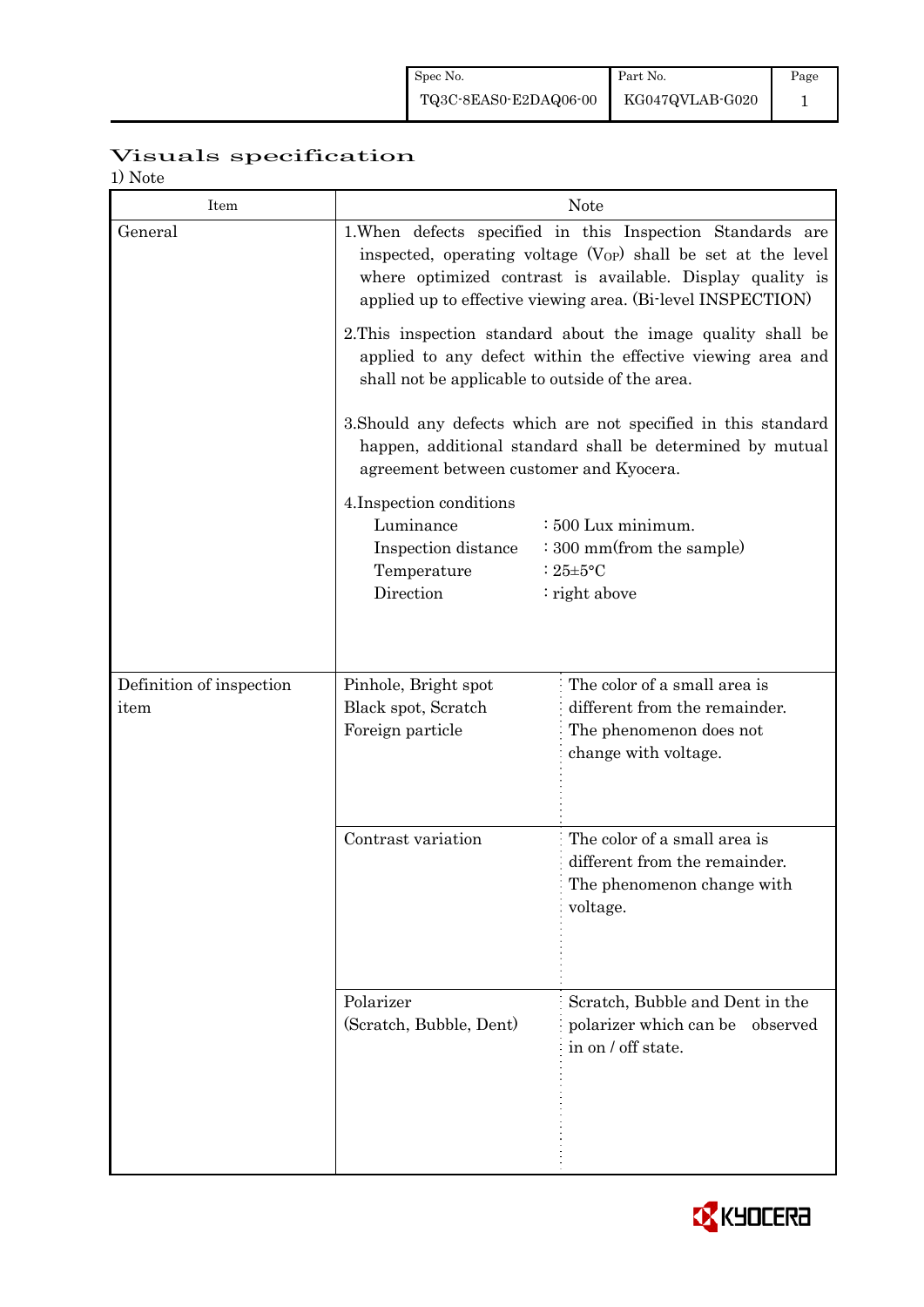| Spec No.              | Part No.        | Page |
|-----------------------|-----------------|------|
| TQ3C-8EAS0-E2DAQ06-00 | KG047QVLAB-G020 |      |

| 70 vanuari<br>Inspection item                         | $\it{Judgement}$ $\it standard$                   |                                     |                                     |                   |                   |  |
|-------------------------------------------------------|---------------------------------------------------|-------------------------------------|-------------------------------------|-------------------|-------------------|--|
| Pinhole, Bright spot,<br>Black spot, Foreign particle |                                                   |                                     |                                     |                   |                   |  |
|                                                       | $\mathbf b$                                       |                                     |                                     |                   |                   |  |
|                                                       |                                                   |                                     |                                     |                   |                   |  |
|                                                       | $d = (a + b)/2$                                   |                                     |                                     |                   |                   |  |
|                                                       | Size(mm)<br>Category                              |                                     |                                     | Acceptable number |                   |  |
|                                                       | $d\leqq0.2$<br>$\mathbf{A}$                       |                                     |                                     | Neglected         |                   |  |
|                                                       | $0.2\,<\,\mathrm{d}\leq0.3$<br>$\bf{B}$           |                                     |                                     | $\overline{5}$    |                   |  |
|                                                       | $\mathcal{C}$<br>${\bf D}$                        | $0.3\,<\,\rm d \leq 0.5$<br>0.5 < d |                                     |                   | 3<br>$\mathbf{0}$ |  |
|                                                       |                                                   |                                     |                                     |                   |                   |  |
|                                                       |                                                   |                                     |                                     |                   |                   |  |
| Scratch, Foreign particle                             |                                                   |                                     |                                     |                   |                   |  |
|                                                       |                                                   |                                     |                                     |                   |                   |  |
|                                                       |                                                   |                                     |                                     |                   |                   |  |
|                                                       |                                                   |                                     |                                     |                   |                   |  |
|                                                       |                                                   | L                                   |                                     |                   |                   |  |
|                                                       |                                                   |                                     |                                     |                   |                   |  |
|                                                       | Width (mm)<br>Length (mm)                         |                                     |                                     |                   | Acceptable        |  |
|                                                       |                                                   |                                     |                                     |                   | number            |  |
|                                                       | A                                                 | $W \leq 0.03$                       |                                     |                   | Neglected         |  |
|                                                       | $\bf{B}$                                          |                                     |                                     | $L \leq 2.0$      | Neglected         |  |
|                                                       | $\mathcal{C}$                                     | $0.03< W \leq 0.10$                 | $2.0 \le L \le 4.0$                 |                   | 3                 |  |
|                                                       | D                                                 |                                     | $4.0<\,$ L                          |                   | $\overline{0}$    |  |
|                                                       | ${\bf E}$                                         | 0.10 < W                            |                                     |                   | According to      |  |
|                                                       |                                                   |                                     |                                     |                   | 'Circular'        |  |
| Contrast variation                                    |                                                   |                                     |                                     |                   |                   |  |
|                                                       |                                                   |                                     |                                     |                   |                   |  |
|                                                       |                                                   | b                                   |                                     |                   |                   |  |
|                                                       |                                                   |                                     |                                     |                   |                   |  |
|                                                       |                                                   | a                                   |                                     |                   |                   |  |
|                                                       |                                                   |                                     | $d = (a + b)/2$                     |                   |                   |  |
|                                                       | Category                                          |                                     | Size (mm)                           |                   | Acceptable number |  |
|                                                       | A                                                 |                                     | $d \leqq 0.5$<br>$0.5 < d \leq 0.7$ |                   | Neglected         |  |
|                                                       | $\bf{B}$                                          |                                     |                                     |                   | $\,3$             |  |
|                                                       | $0.7\,<\,$ d<br>$\mathcal{C}$<br>$\boldsymbol{0}$ |                                     |                                     |                   |                   |  |
|                                                       |                                                   |                                     |                                     |                   |                   |  |

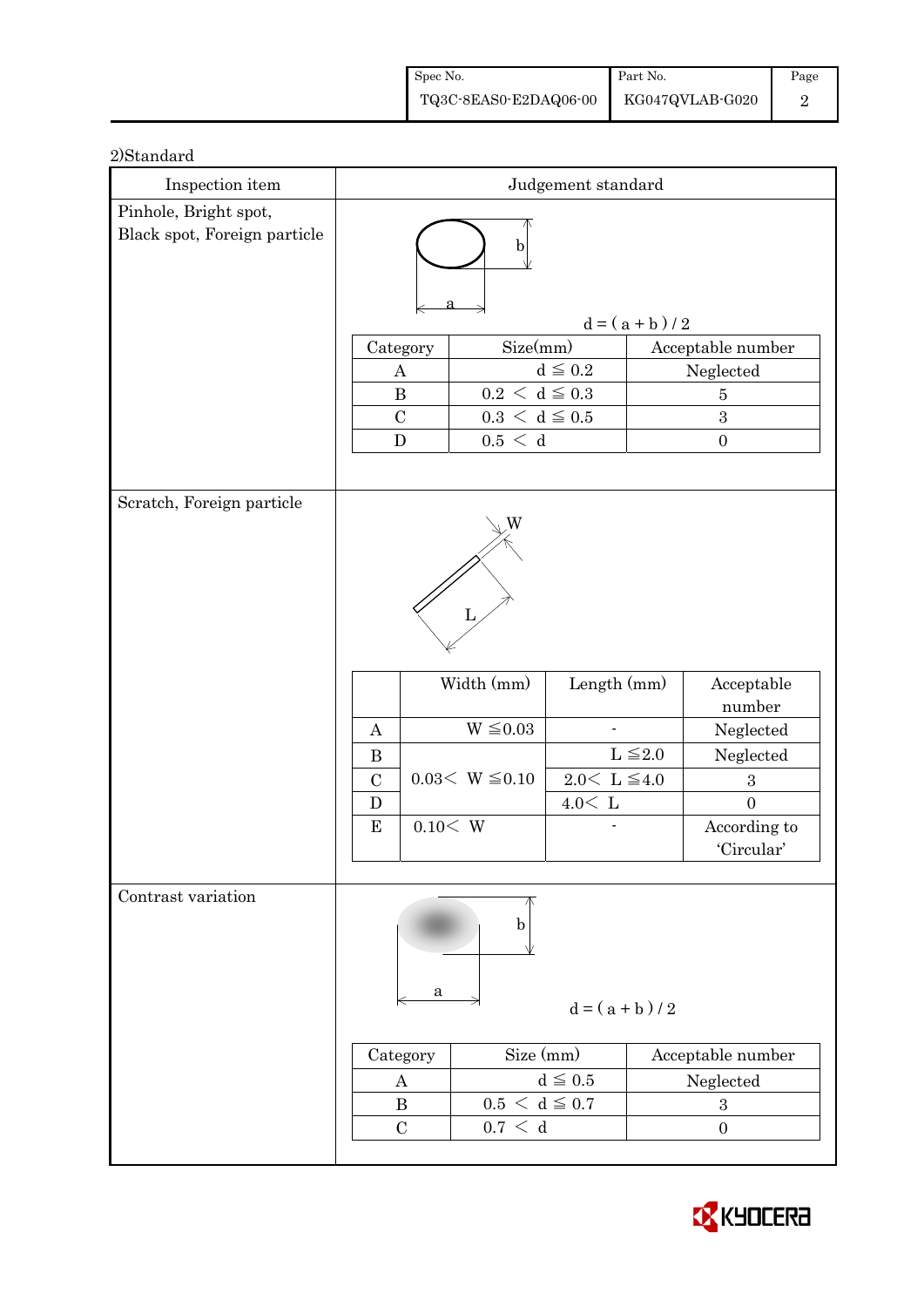| Spec No.                              | Part No. | Page |
|---------------------------------------|----------|------|
| TQ3C-8EAS0-E2DAQ06-00 KG047QVLAB-G020 |          |      |

| $\!$ Inspection item                 | Judgement standard               |                             |               |                   |  |  |
|--------------------------------------|----------------------------------|-----------------------------|---------------|-------------------|--|--|
| Polarizer<br>(Scratch, Bubble, Dent) | $(1)$ Scratch                    |                             |               |                   |  |  |
|                                      | W<br>L                           |                             |               |                   |  |  |
|                                      |                                  | Width (mm)                  | Length (mm)   | Acceptable No.    |  |  |
|                                      | $\boldsymbol{A}$                 | $W \leq 0.1$                |               | Neglected         |  |  |
|                                      | $\bf{B}$<br>$\mathbf C$          | $0.1 < W \le 0.3$           | $L \leq 5.0$  | Neglected         |  |  |
|                                      |                                  |                             | $5.0\rm <\ L$ | $\boldsymbol{0}$  |  |  |
|                                      | ${\bf D}$                        | $0.3<\,$ W                  |               | $\boldsymbol{0}$  |  |  |
|                                      | $(2)$ Bubble $(dent)$            |                             |               |                   |  |  |
|                                      | $\mathbf b$<br>$d = (a + b) / 2$ |                             |               |                   |  |  |
|                                      | Category                         | Size (mm)                   |               | Acceptable number |  |  |
|                                      | $\boldsymbol{A}$                 |                             | $d \leqq 0.2$ | ${\bf Neglected}$ |  |  |
|                                      | $\, {\bf B}$                     | $0.2\,<\,\mathrm{d}\leq0.3$ |               | $\bf 5$           |  |  |
|                                      | $\mathbf C$                      | $0.3\,<\,\mathrm{d}\leq0.5$ |               | $\sqrt{3}$        |  |  |
|                                      | ${\bf D}$                        | $0.5\,<\,$ d                |               | $\boldsymbol{0}$  |  |  |
|                                      |                                  |                             |               |                   |  |  |